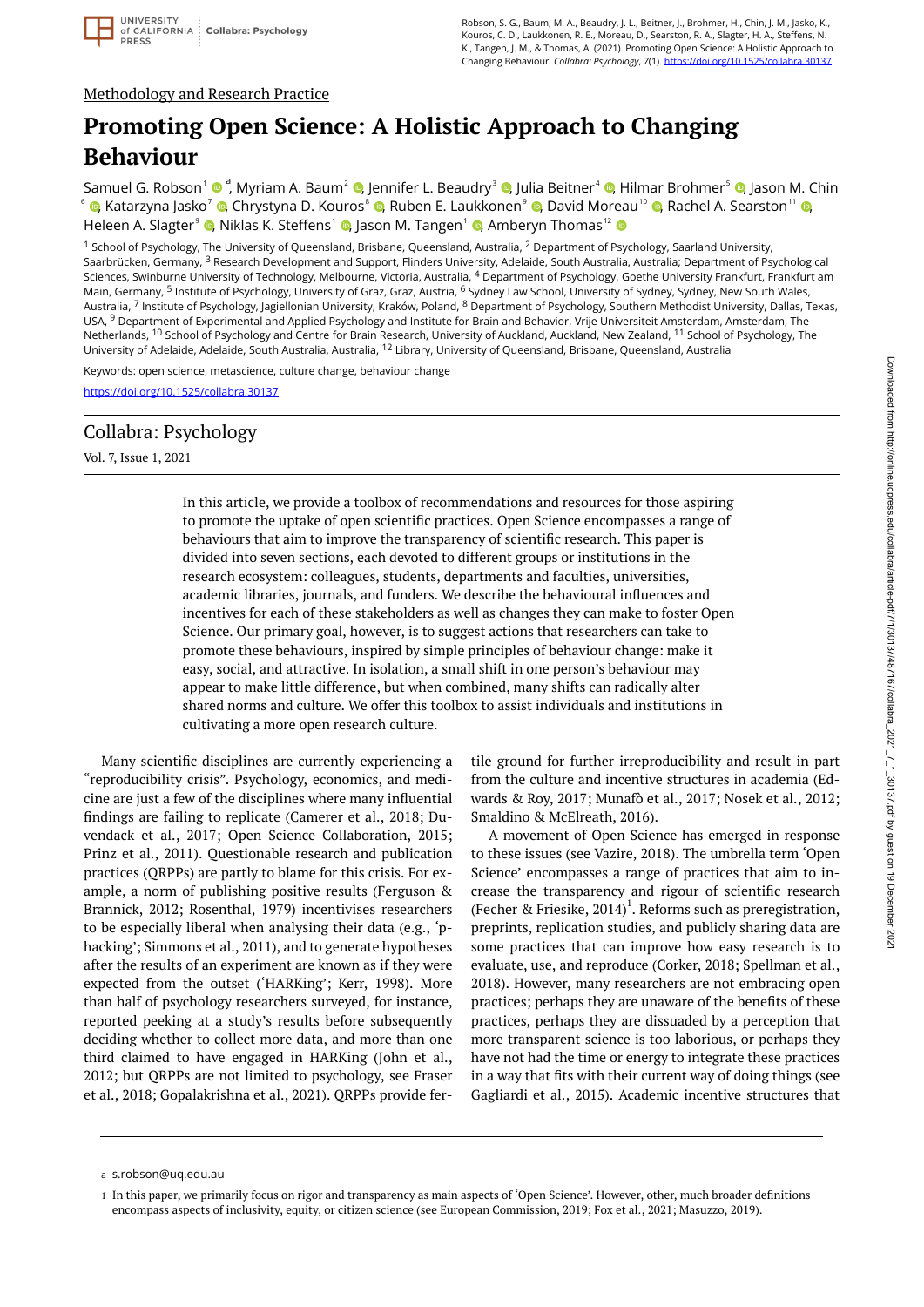reward the volume of one's publications, and impact factors (rather than the quality or rigour of the research), may also undermine the adoption of Open Science practices.

The primary goal of this paper is to recommend some ways in which individual researchers can use principles of behaviour change to promote the uptake and maintenance of open practices in others. There are a few key behaviours that we believe are critical to Open Science: preregistration (and Registered Reports), preprints and open access publication, publicly sharing open and usable data and code, and conducting replication studies. However, the research ecosystem involves many stakeholder groups (both individual and institutional), and there are direct and indirect ways for researchers to encourage others to adopt open practices.

First, researchers can influence other individuals with whom they are in close contact, namely their colleagues and students. Researchers work with other academics and commonly serve as mentors and teachers to thousands of students—the next generation's researchers and research consumers. In the first part of this paper, we outline actions that researchers can take to directly influence their colleagues and students to adopt open practices.

Of course, researchers and students are heavily influenced by top-down barriers and incentive structures. The policies and practices of institutions may be such that Open Science simply presents a barrier to one's research goals. If researchers try to influence individuals directly, their actions may have little effect so long as institutions—departments and faculties, universities, libraries, journals, and funders—fail to change as well (Munafò, 2019). In the second part of this paper, we focus on how individuals can influence institutions. In each of the sections, we outline changes that those with institutional decision-making power can directly enact, but most importantly we also recommend ways in which the typical researcher, even those who do not hold positions of influence, can increase the likelihood that key decision-makers will enact change. For each section, we also provide a table summary with useful online resources.

## **Behaviour change**

Whether or not individuals and institutions decide to adopt Open Science practices and policies is largely a behavioural question (Bishop, 2020; Norris & O'Connor, 2019). Insights from psychology and other behavioural sciences suggest that people routinely make decisions through automatic, impulsive, and emotional processes, and are often driven by social pressures and immediate cues in their environment (Kahneman, 2011; Tversky & Kahneman, 1974). Psychosocial factors influence the everyday decisions people make whether it be deciding which product to buy at a supermarket, or decisions about how to conduct, report, evaluate, publish, or fund research.

Theories and findings from across the behavioural sciences can inform practically any situation where a human decision-maker is involved. People tend to behave in a way that is easiest or provides least resistance. Sweden, for example, enjoys far higher rates of organ donation than Denmark not because the Swedes are more compassionate or because of some cultural difference, but simply because

Sweden requires people to opt-out of donating their organs whereas people in Denmark must opt-in (Johnson & Goldstein, 2003). Highlighting a social norm—the accepted standard of behaviour of most people in a group that one cares about—can also greatly influence how people act. If people discover that 90% of fellow group members (rather than 10%) put their rubbish in the bin, they are more likely to do the same (for similar examples, see Hallsworth, 2014; Hallsworth et al., 2016; Nolan et al., 2008).

There are at least two key frameworks for effective be-haviour change (see [Figure 1\)](#page-2-0). We use these to ground our recommendations for researchers to promote Open Science. The first framework is the Pyramid of Culture Change (Nosek, 2019) and the second is EAST (Easy, Attractive, Social, and Timely; UK Behavioural Insights Team, 2014). Though the frameworks are somewhat distinct, the underlying principles are similar. Both the Pyramid of Culture Change and the EAST framework assert that people are more likely to engage in a desired behaviour if it is made easy. Both frameworks also highlight the power of social connection, commitments, and norms in influencing behaviour, and they both underscore the effectiveness of making desired behaviours attractive or rewarding. If researchers wish to influence individuals and institutions, they ought to focus on making behaviours easy, social, and attractive. Incremental shifts across the entirety of the research ecosystem are likely to greatly improve the way scientific research is conducted, evaluated, and disseminated. These principles of behaviour change provide a means to promote such shifts.

#### **Individuals**

Individual researchers ultimately determine how scientific studies are conducted; they design the experiments, gather the data, and write up the results. Here, we suggest several open practices that individuals can readily adopt—preregistration, preprints, open data and code, and replication—and then we recommend ways in which researchers can influence colleagues and students to adopt these practices using the principles of make it easy, make it social, and make it attractive. We first turn our attention to colleagues, and then to students.

## **Colleagues**

A commonly portrayed aphorism in academia is 'to publish or perish' (see Grimes et al., 2018); there is a significant pressure to publish results that are both novel and positive, and to publish a lot (Nosek et al., 2012; Rosenthal, 1979). Although researchers seem well-intentioned and strive to produce good scientific research, they are also incentivised to make their work as palatable to journals as possible. This problem is exacerbated since one's publications often play a role in funding or career decisions (Schimanski & Alperin, 2018).

One can imagine that the prevailing incentive structures might make it tempting for researchers to engage in QRPPs without even being aware. Scientists, like all humans, are prone to biases such as confirmation bias (favouring results that confirm one's beliefs; Klayman, 1995) and hindsight bias (overestimating one's ability to have predicted an out-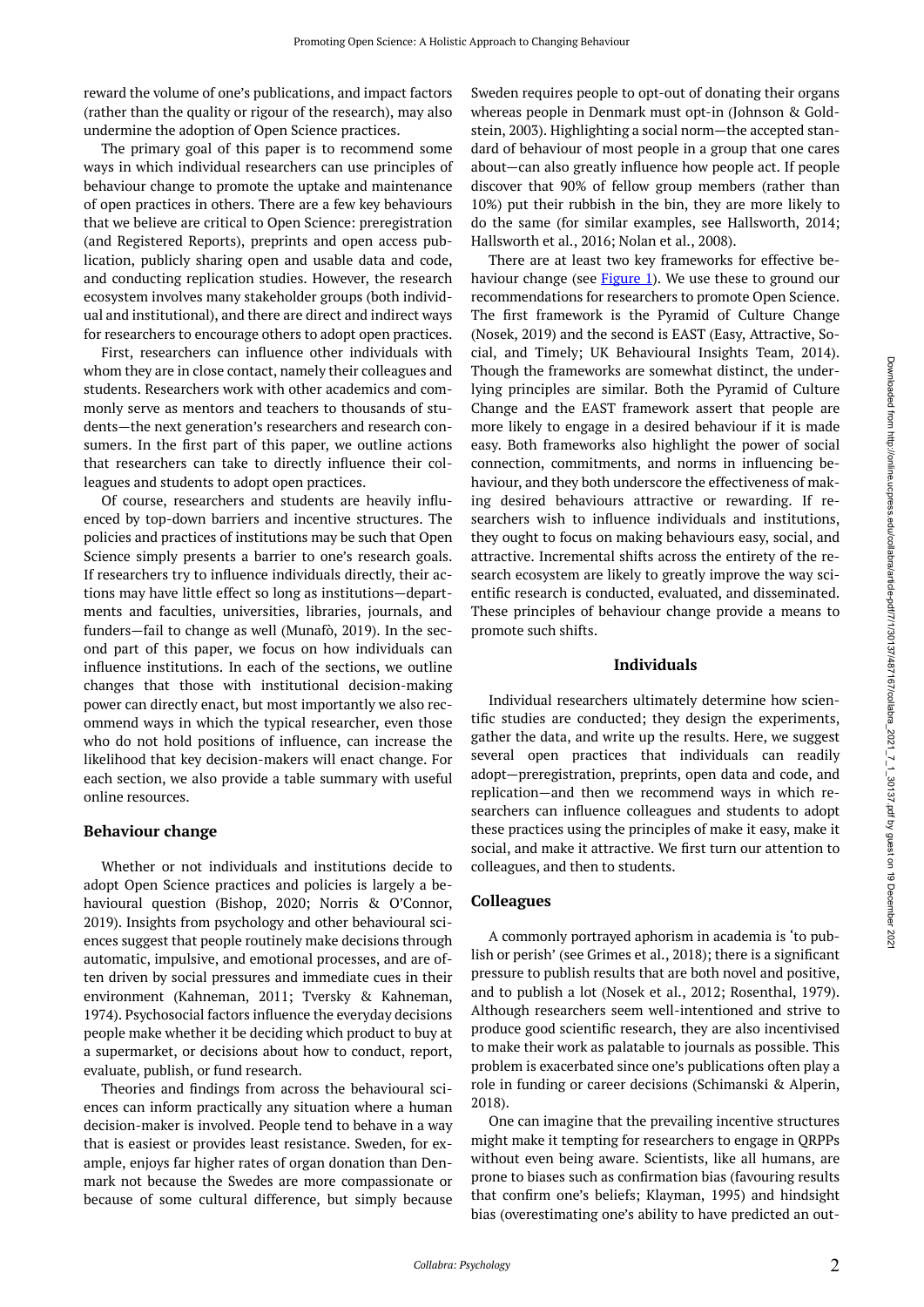<span id="page-2-0"></span>

**Figure 1. Two frameworks for behaviour change** 

*Note.* An illustration of two behaviour change frameworks: the Pyramid of Culture Change and the EAST framework. Both emphasise making desired behaviours easy, attractive/rewarding, and social/normative.

come that could not have been predicted; Roese & Vohs, 2012). Encouraging practices that improve rigour and transparency in one's research is therefore critical to cultivating a culture of Open Science (Nuzzo, 2015; Spellman et al., 2018).

#### *Target Behaviours*

Though there are now many Open Science reforms taking place (e.g., national Reproducibility Networks, Open Science Communities), and many different practices that can contribute to remedying the replication crisis, here we focus on a handful of key behaviours that researchers can integrate into their routine workflow.

**Preregistration and Registered Reports.** Preregistration is a commitment to one's research planning decisions, including predictions, recruitment strategies, exclusion criteria, stopping rules, materials, procedures, study design, and analysis plans before one has knowledge of a study's outcomes (DeHaven, 2017; Gelman & Loken, 2013; Nosek et al., 2018). This commitment means that researchers must demarcate between confirmatory and exploratory decisions, analyses, and findings. Although some have questioned the utility of preregistration (see Devezer et al., 2020; Szollosi et al., 2020), shifting decisions about theory and study design to earlier in the research process helps to ensure that unforeseeable issues with an experiment are addressed early on. Preregistration also constrains the effect of researcher biases on the results or interpretation of a study and allows future readers to process findings within the broader analytic context. The practice therefore serves as a partial antidote to QRPPs (see Fischhoff & Beyth, 1975; Munafò et al., 2017; Nosek et al., 2018; Wagenmakers et al., 2012; Wicherts et al., 2016).

Registered Reports take preregistration to the next level.

In a Registered Report, one submits a detailed plan of the research questions, hypotheses, methodology, and analyses to a scientific journal for review prior to collecting data (Chambers et al., 2014). Once a Registered Report is accepted, the journal agrees to publish the study if the quality control criteria are met, regardless of the results. A recent initiative, Peer Community In Registered Reports (PCI RR), also provides a community of scientists dedicated to reviewing and recommending Registered Reports. Once a Registered Report is positively evaluated, authors have the option to publish their work in traditional journals that have committed to accepting PCI RR recommendations without further peer review.

Preregistration and Registered Reports help to ensure that the scientific value of hypothesis testing is determined by the quality of research questions and methodology rather than the findings themselves. Importantly, preregistered studies reveal different patterns of results than traditional research practices, suggesting that they reduce false positive results and tend to outperform traditional research on several quality control criteria (Schäfer & Schwarz, 2019; Scheel et al., 2021; Soderberg et al., 2021).

**Preprints and Open Access Publication**. Expanding scientific knowledge rests on individuals having access to a broad range of research products so that anyone can build on prior work. The way people publish and disseminate research therefore influences how knowledge is created. One can make their work Open Access (OA) either by making articles freely accessible at the point of publication (see the 'Libraries' section), or by self-archiving either the published article or the author's version of the accepted manuscript (Harnad et al., 2008). A preprint is a form of self-archiving where one posts (often publicly) a version of a scientific paper before it is formally peer-reviewed in a scholarly journal. Sharing preprints is becoming increasingly popular for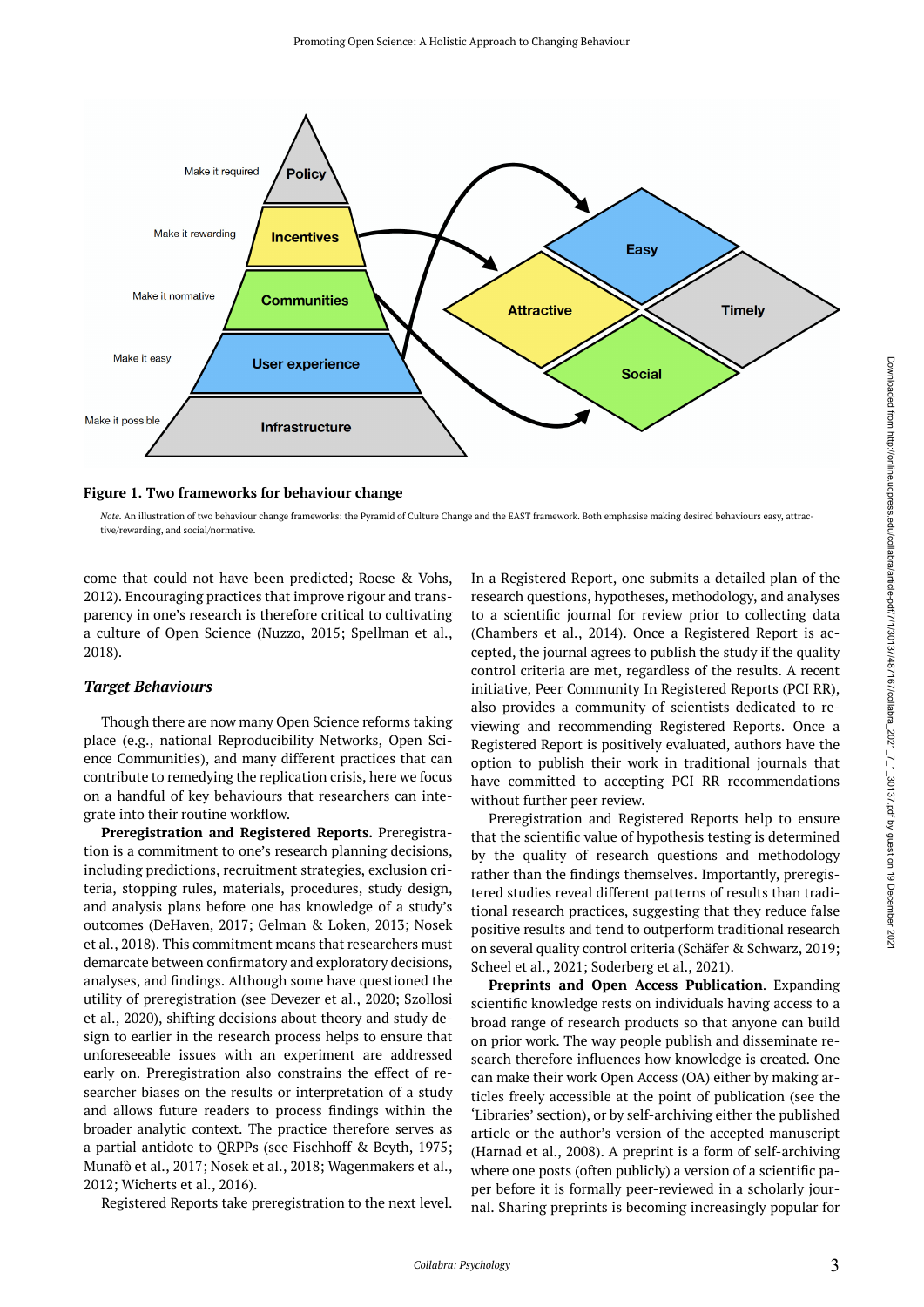#### <span id="page-3-0"></span>**Table 1. Colleagues**

| <b>Target behaviours</b>  | Preregister studies.<br>Submit Registered Reports.<br>Upload preprints (and submit for peer community review).<br>Make data and code openly available.<br>Conduct replication studies.                                                                                                                                                                                                                                                                                                                                                                                                                                                                                                                                                                                                                                                                                                                                                                                                                                                                                                                                                                                                                                                                                                                                                                                                                                                                                                                                    |
|---------------------------|---------------------------------------------------------------------------------------------------------------------------------------------------------------------------------------------------------------------------------------------------------------------------------------------------------------------------------------------------------------------------------------------------------------------------------------------------------------------------------------------------------------------------------------------------------------------------------------------------------------------------------------------------------------------------------------------------------------------------------------------------------------------------------------------------------------------------------------------------------------------------------------------------------------------------------------------------------------------------------------------------------------------------------------------------------------------------------------------------------------------------------------------------------------------------------------------------------------------------------------------------------------------------------------------------------------------------------------------------------------------------------------------------------------------------------------------------------------------------------------------------------------------------|
| <b>Researcher actions</b> | Organise an Open Science seminar or workshop.<br>Use presentations to signal your use of open practices.<br>Share templates, guides, infographics, and papers during meetings or via email.<br>Host regular 'ReproducibiliTea 'meetings with colleagues.<br>Pledge with others on 'Free Our Knowledge'.<br>Highlight to others the incentives for open practices.                                                                                                                                                                                                                                                                                                                                                                                                                                                                                                                                                                                                                                                                                                                                                                                                                                                                                                                                                                                                                                                                                                                                                         |
| <b>General resources</b>  | Preregistration servers<br>Open Science Framework: https://osf.io/<br>As predicted: https://aspredicted.org/<br>Clinical Trials: https://clinicaltrials.gov/<br>Open Science information<br>https://how-to-open.science/<br>Preregistration guides and templates<br>https://cos.jo/prereg/.https://osf.jo/zab38/.<br>van't Veer et al. (2016): https://doi.org/10.31234/osf.io/4frms<br>Registered Report guide<br>https://cos.io/rr/<br>Preprint servers<br>arXiv: https://arxiv.org/<br>PsyArXiv: https://psyarxiv.com/<br>bioRxiv: https://www.biorxiv.org/<br>OSF: https://osf.jo/preprints/<br>Preprint guide<br>https://help.osf.jo/hc/en-us/articles/360019930533-Upload-a-Preprint<br>Example journals that accept preprints for submission<br>PLOS: https://plos.org/open-science/preprints/<br>eLife: https://elifesciences.org/articles/64910<br>'Peer community In' (PCI)<br>Preprint review: https://peercommunityin.org/<br>Registered Reports: https://rr.peercommunityin.org/about<br>Data repositories<br>OSF: https://osf.io/<br>Figshare: https://figshare.com<br>Harvard Dataverse: https://dataverse.harvard.edu/<br>Zenodo: https://zenodo.org/<br>Data sharing guide<br>Soderberg (2018): https://doi.org/10.1177%2F2515245918757689<br>FAIR data information<br>https://www.go-fair.org/fair-principles/<br>Guide to replication<br>https://doi.org/10.17605/osf.io/jx2td<br>ReproducibiliTea guide<br>https://reproducibilitea.org/about/<br>Free our knowledge<br>https://freeourknowledge.org/ |

many researchers (Berg et al., 2016; Narock & Goldstein, 2019).

Peer review is an integral aspect of science, and some have raised concerns over the lack of quality control in nonpeer-reviewed manuscripts such as preprints (see Bauchner, 2017; Maslove, 2018). Nonetheless, knowing that a preprint has not been peer-reviewed might incentivise readers to be more critical and sceptical of a study (Velterop, 2016). More eyes on a manuscript might also improve replicability because researchers can be notified about errors, alternative interpretations, or logical flaws before formal publication (Oakden-Rayner et al., 2018). Posting preprints of null or negative findings can also alleviate the 'file-drawer' problem by giving a platform to results that may not be palatable for formal publication (Verma, 2017). Some have also suggested that preprints be used as a platform for open peer review (Saderi & Greaves, 2021). A recent initiative (Peer Community In; see [Table 1](#page-3-0)) provides such a platform, arranging peer review and requiring a recommendation before preprints are posted. Authors then have the option to submit their 'accepted' preprint to a traditional journal.

**Open Data and Code.** Publicly sharing data and analytic scripts can also counter irreproducibility. Most (70%) surveyed researchers reported that they are likely to reuse open datasets (Fane et al., 2019), but a majority of surveyed researchers admitted to sharing data in fewer than 10% of their projects (Houtkoop et al., 2018). Sharing data and code can enable others to verify the appropriateness of a study's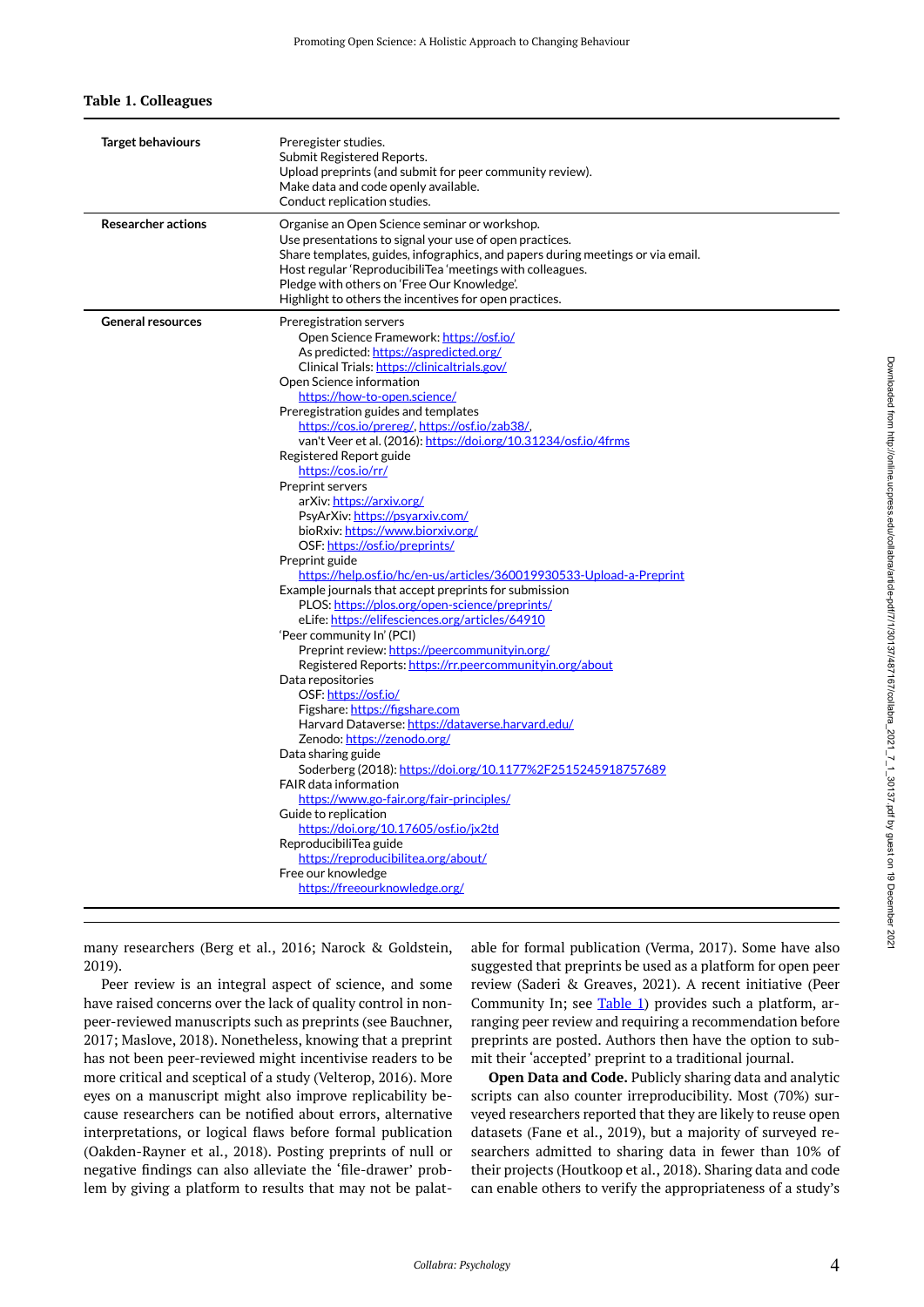data and analyses, and to check for errors (Klein et al., 2018). Moreover, sharing data and code can make research more reproducible if researchers ensure that the data is findable, accessible, interoperable, and reusable (FAIR; see Wilkinson et al., 2016). There are now many data repositories that researchers can use to supplement their publications (see [Table 1\)](#page-3-0). However, explaining why sharing certain data is not feasible or ethical also aligns with transparent practice.

**Replication.** Remedying irreproducibility relies on the capacity to assess whether a phenomenon or effect replicates. That is, whether the finding is stable and/or generalisable. If a finding is not replicable, it cannot advance scientific thinking; without replication studies, strong theories that map on well to statistical models are unlikely to develop (Fiedler, 2017; Szollosi et al., 2020). To replicate the work of others, researchers can follow the very same procedures that were used originally and see whether they too attain similar findings (direct replication), or take a theory or effect and see if it reoccurs in novel circumstances or populations (conceptual replication; Zwaan et al., 2018). Of course, the capacity to conduct replication studies hinges on open access to papers, data, and analyses, yet again highlighting the benefits of such practices.

## *Researcher Actions*

How then can researchers make the above practices easy, attractive, and socially engaging for their colleagues? We summarise our ideas in [Table 1](#page-3-0) (but see Kowalczyk et al., 2020 for other useful tips and resources). A first step to making open practices easier is to provide educational opportunities to learn about what Open Science practices are (and are not). Researchers can organize Open Science seminars and workshops for colleagues. These do not have to be extensive or time consuming; if there are existing journal clubs or regular colloquia, researchers can select articles about Open Science for the group to read, or invite an expert to give a presentation. Many barriers to entry and maintenance can also arise during the research process (Corker, 2018; Munafò et al., 2017; Nosek et al., 2015); thus, sharing practical tips, infographics, video links, templates, guides, and papers during these gatherings, via email, or on an online platform, can reduce barriers to adopting and maintaining open behaviours.

Additionally, researchers can use conference talks, poster presentations, and lab meetings as opportunities to highlight an instance where they have preregistered a study, made data publicly available, or posted the relevant preprint. Signalling these practices will serve as a subtle and persistent social norm. Such a norm can be further strengthened by creating a physical 'Open Science Wall' in the department, or by circulating a regular Open Science newsletter.

Hosting 'ReproducibiliTea' journal clubs (Orben, 2019) can also foster a social environment for researchers to discuss interesting Open Science ideas and practices. These events can offer opportunities for researchers to raise reservations, dispel misconceptions, and solve problems related to Open Science practices. Regular meetings will foster group cohesion and strengthen identification with the Open

Science movement. Researchers can also make a social commitments with one another to engage in certain practices; Free Our Knowledge (see [https://freeourknowledge.org/\)](https://freeourknowledge.org/) is a platform where individuals can commit to a behaviour (e.g., submit a Registered Report) such that once the number of pledges reaches a critical mass, there is then public pressure to follow through with one's commitment. If people know that many others are committed to the same behaviour, they can trust that their actions will be part of a broader collective movement.

Meetings, presentations, social media, and discussion forums also provide opportunities to promote the personal advantages that open practices can afford researchers. Some journals now offer Open Science badges to those who preregister or share data (Kidwell et al., 2016). Posting preprints can prevent 'scooping' because they are associated with time-stamped digital-object identifiers (DOIs). Moreover, papers associated with a preprint or open data also tend to generate more citations (Fu & Hughey, 2019; Piwowar & Vision, 2013; Serghiou & Ioannidis, 2018), which may be particularly beneficial to early career researchers (see Allen & Mehler, 2019; Berg et al., 2016; Farnham et al., 2017; Pownall et al., 2021; Sarabipour et al., 2019). Emphasising these attractive incentives will likely encourage colleagues to adopt these practices.

## **Students**

Students are the next generation of researchers and research consumers, and thus stand to become the future torchbearers of the Open Science reform. In many disciplines, students are key members of research teams and engage in all aspects of the research process, from conceptualising and conducting studies to communicating the resulting data. Students also have fewer research habits to unlearn and can serve as a conduit for change among more senior researchers who might face the added inertia of bedded down practices. If so, students might benefit from the suggestions we provide in the previous section in swaying others to adopt transparent research behaviours.

Indeed, many students may be aware of Open Science and generally hold positive views toward it, but this does not necessarily translate into higher levels of implementation (Toribio-Flórez et al., 2021). Students also face unique barriers; those looking to pursue a career in research, for example, are under pressure to succeed via recognised metrics of academic achievement because efforts to innovate or adopt open practices are not yet widely recognised (Schönbrodt, 2019). Knowledge of Open Science is another barrier; doctoral candidates are less likely to implement Open Science practices if not exposed to such practices by their mentors, or in their research methods courses (Toribio-Flórez et al., 2021).

#### *Target Behaviours*

The key behaviours that students ought to engage in are the same as those mentioned in the previous section: preregistration, posting preprints, sharing open data and code, and conducting replication studies. These behaviours can be ingrained in students early in their training. Open Science provides the means for students to put statistical and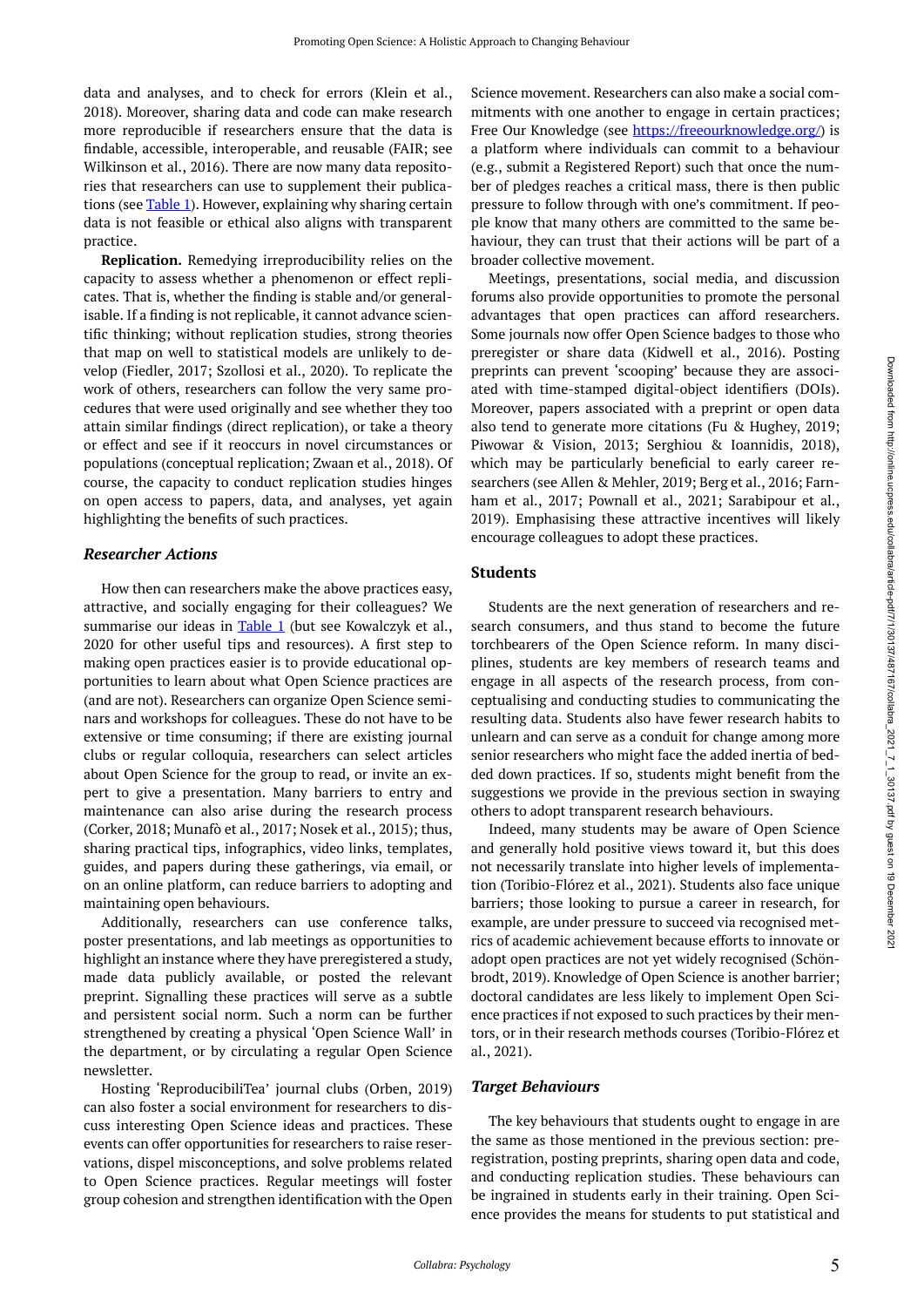## <span id="page-5-0"></span>**Table 2. Students**

| <b>Target behaviours</b>  | Preregister studies.<br>Submit Registered Reports.<br>Upload preprints.<br>Make data and code openly available.<br>Conduct replication studies.                                                                                                                                                                                                                                                                                                                                                                                                                                                                                                                                                                                                                                                                                                                                                             |
|---------------------------|-------------------------------------------------------------------------------------------------------------------------------------------------------------------------------------------------------------------------------------------------------------------------------------------------------------------------------------------------------------------------------------------------------------------------------------------------------------------------------------------------------------------------------------------------------------------------------------------------------------------------------------------------------------------------------------------------------------------------------------------------------------------------------------------------------------------------------------------------------------------------------------------------------------|
| <b>Researcher actions</b> | Design Open Science courses for students.<br>Integrate preregistration and preprints in assessment.<br>Introduce students to open-source platforms and educate them on creating reproducible code.<br>Design group problem-solving activities involving open practices.<br>Demonstrate how to integrate open practices to lab groups.                                                                                                                                                                                                                                                                                                                                                                                                                                                                                                                                                                       |
| <b>General resources</b>  | Materials for teaching Open Science<br>Framework for open research training: https://forrt.org/<br>Course materials and syllabi: https://osf.io/zbwr4/, https://osf.io/vkhbt/,<br>https://www.projecttier.org/tier-classroom/course-materials/<br>Resources for teaching:<br>https://www.osc.uni-muenchen.de/toolbox/resources for teaching/index.html<br>Open-source statistical software<br>R: https://r-project.org/<br>GitHub: https://github.com/<br>JASP: https://jasp-stats.org/<br>Courses for learning statistics with open-source software<br>https://psyteachr.github.io/.https://learningstatisticswithr.com/.https://r4ds.had.co.nz/<br>Replication guide for undergraduates<br>https://doi.org/10.17605/osf.jo/jx2td<br>Open Scholarship Knowledge Base<br>https://www.oercommons.org/hubs/OSKB<br>Student initiative for Open Science<br>https://studentinitiativeopenscience.wordpress.com/ |

methodological reasoning into practice, and many universities cover open principles and reproducible research practices in science degrees (Chopik et al., 2018). Many students are intrinsically motivated to learn, but others are looking to get a competitive edge in the job market. Teaching Open Science tools and practices can provide both an engaging learning environment and a coveted skill set (e.g., Kathawalla et al., 2021).

## *Researcher Actions*

Researchers typically serve as teachers and mentors at their institutions, and they are therefore uniquely placed to foster Open Science principles and practices among students. We summarise our ideas for how to do so in [Table](#page-5-0)  [2.](#page-5-0) There are several strategies teachers can use to make it easier for students to adopt open practices from their very first course or research project. For example, teachers can design lectures or courses devoted to Open Science theory (e.g., Sarafoglou et al., 2019). Teachers can also embed certain practices into graded assignments. It is common for students to be graded on how well they report experiments. However, teachers could task students with posting a mock preprint on an internal server for fellow classmates to read and review each other's work before submitting the revised version for grading. Teachers can also set a replication study as the class project, or as the topic of an Honours thesis. Additionally, preregistration can be incorporated into thesis and dissertation projects as a necessary aspect of research proposals. With these learning experiences in place, open practices will be the default as students venture into research careers.

Teachers can further habituate students to create interpretable and reusable code and statistical skills inside and outside of the classroom. Students should be introduced to open-source statistical programming languages such as Python and R. Proficiency in these computing languages, and user-friendly open software built on them, provides students with the means to share and document their analysis scripts for others to review and reuse. Moreover, teachers can impart ways of writing code and running analysis scripts with detailed commentary so that errors or inconsistencies are easy to discover. Wrangling data into tidy, more readable formats, using sensible variable names, and producing attractive visualisations are other small steps that make analyses and results more interpretable and accessible. Learning how to simulate data from scratch can also help students to connect the dots between different designs, data structures, and data analysis techniques, which in turn helps to improve the clarity of their research plans and preregistration protocols. These skills can be taught using practical challenges in class to provide hands-on experience with reproducible tools and research workflows thereby making these behaviours easier as they continue into their research training.

Of course, teachers have the means to make these practices socially desirable as well. Classrooms provide a rich environment for social support, and the activities mentioned above can easily be adapted for group projects. Supervisors and mentors also play an important role in students' lives, including establishing and perpetuating social norms regarding research practices. Thus, modelling rigorous, open research practice is important; if students observe their mentors thoughtfully integrating Open Science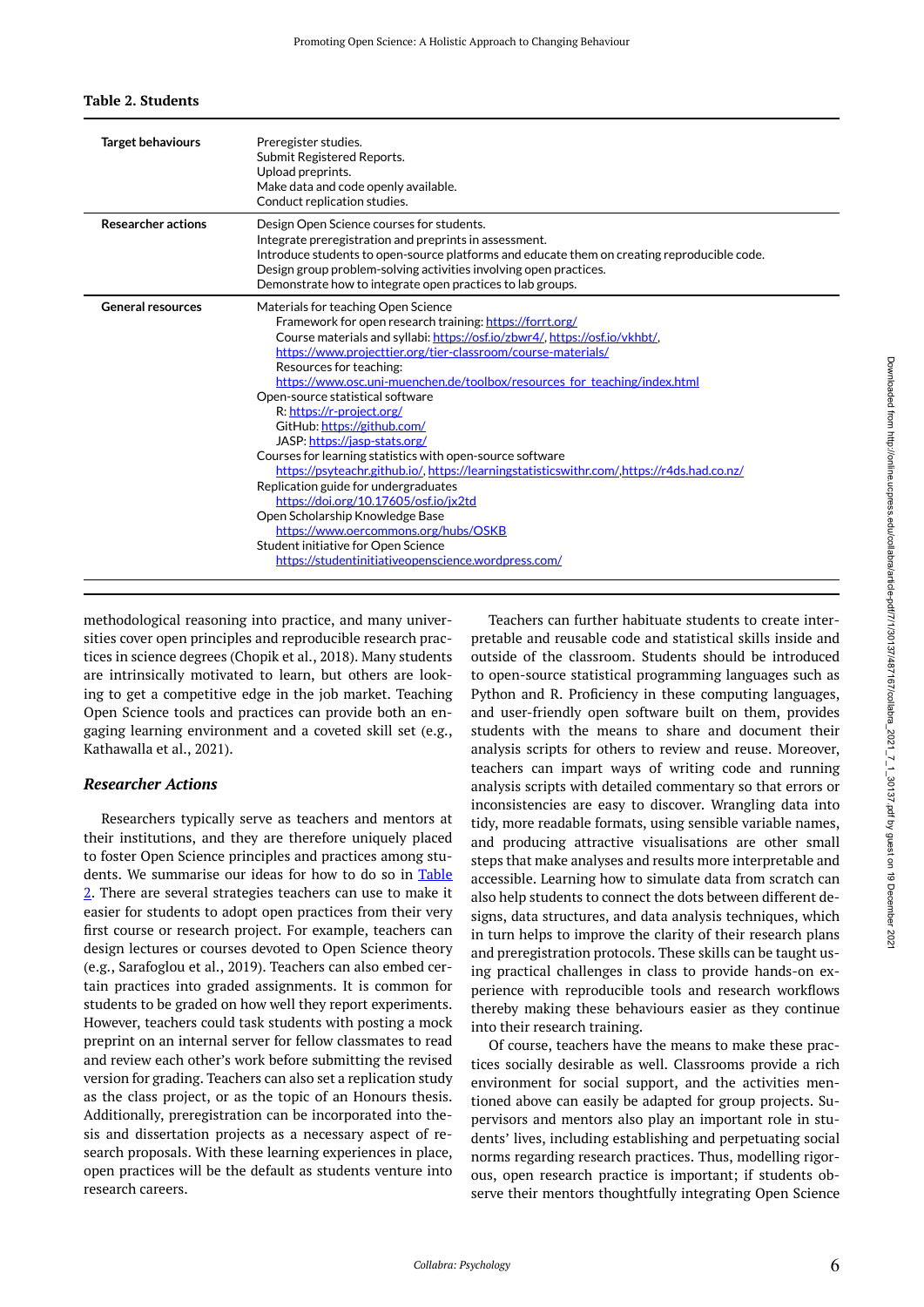## **Institutions**

students are likely to follow suit.

Swaying other researchers and students to engage in open practices directly is unlikely to be effective in isolation if the top-down influences run counter to these efforts. Institutions in the research ecosystem incentivise and dissuade certain behaviours. If these institutions adopt structures that encourage Open Science, then open practices will prosper.

We now turn our attention to institutions: departments and faculties, universities, academic libraries, journals, and funders. For each institution, we describe their role in research, and then outline several target behaviours that the institution can implement to influence researchers and students to adopt open practices. Some researchers may have direct decision-making power and might find these ideas valuable if they have considerable sway in enacting such policies and practices. However, many researchers do not hold positions of considerable influence. We therefore end each section with recommended actions that the typical researcher—even those who might not hold positions of influence—can take to affect institutional change. Of course, this is not an exhaustive list, but we aim to provide a few concrete ways for individual researchers to *indirectly* influence scientific norms and practices by targeting institutional change in whatever capacity. Again, we take inspiration from the principles of behaviour change: make it easy, social, and attractive.

## **Departments and Faculties**

Departments (and faculties) influence the practices of their researchers in several ways; departments disseminate information about trends and changes in scientific practices, set curricula that determine what students are taught and how they are assessed, and have considerable say in hiring and promotion decisions and how researchers are rewarded. Many departments and faculties still evaluate researchers based on how regularly one publishes in 'high-impact' journals or how frequently their work is cited (Rice et al., 2020). These metrics can motivate researchers to conduct quick and easy experiments that produce just enough new data for a new publication. To illustrate, the fastest way to accumulate publications would be to tweak experiments in minor ways and to write a separate article for each of these 'least publishable units' (Broad, 1981; also known as 'salami slicing'). Collecting new data for publication's sake is not a recipe for scientific progress but given that many departments rely on publication count when evaluating researchers, it is an ingredient of career progress. Alternatively, if departments and faculties focused more on quality (transparency and 'contribution to scientific progress') then researchers and students would be incentivised to devise careful experiments that aim to falsify or expand key theories in the field, and to share their data, code, and materials. Lacking the requisite learning experiences can also lead students to wander down research paths without possessing the knowledge and skills required to conduct quality research. Departments can either be catalysts or barriers to Open Science reforms among researchers and students, depending on the messaging, infrastructure, and incentives they put in place.

## *Target Behaviours*

Those in positions of influence in departments and faculties—deans, department heads, and committees—often make decisions regarding administrative processes, online infrastructure, and hiring and promotion practices. Of course, researchers themselves tend to hold these positions and can therefore implement many initiatives directly. For instance, departments could require a (mock) preregistration as part of the ethical review processes or require plans to make data available and reusable where appropriate.

Awareness about open practices can grow if departments implement useful online infrastructure. Heads of departments and academic committees could provide funds to create and curate Open Science resources and have these available on the department's website. Researchers would then have easy access to guides and support services. Departments could also fund workshops and research projects related to Open Science for researchers and students. Additionally, departments could consider hiring an expert on data management to advise researchers on how best to organise and prepare research data for open sharing (in line with the FAIR principles and national and international guidelines).

Departments can further encourage open practices by emphasising research quality when evaluating candidates for hire and promotion. For instance, job descriptions and panels could ask candidates for evidence of open practices in job advertisements and in interviews. Rather than demonstrating the number of publications or citations, candidates could be asked to comment on the quality and likely replicability of their publications, and the steps they have taken to increase transparency and contribute to scientific advances more broadly. Candidates, for example, could be asked to submit an annotated CV detailing preregistrations, replications, open data and code, power analyses, theoretical motivations, and rigorous experimental design. In fact, the dissertations of postgraduate students could be evaluated in similar ways. These behaviours are likely to signal that such practices are widespread and highly valued, and might encourage researchers to reconsider their own practices (Nosek, 2019). For those interested in criteria for assessing researchers, see Moher and colleagues' (2020) review, the San Francisco Declaration of Research Assessment (DORA, 2012) and the Leiden Manifesto (Hicks et al., 2015). Gernsbacher (2018) also provides specific recommendations for how to reward open practices.

## *Researcher Actions*

In [Table 3,](#page-7-0) we provide a summary of actions and resources for encouraging departments and faculties to promote Open Science. Perhaps the most effective way for the typical researcher to encourage change at the departmental or faculty level is to serve on subcommittees and hiring panels given that there are often many opportunities to engage in these roles regardless of one's career stage. In these roles, researchers can draw attention to research practices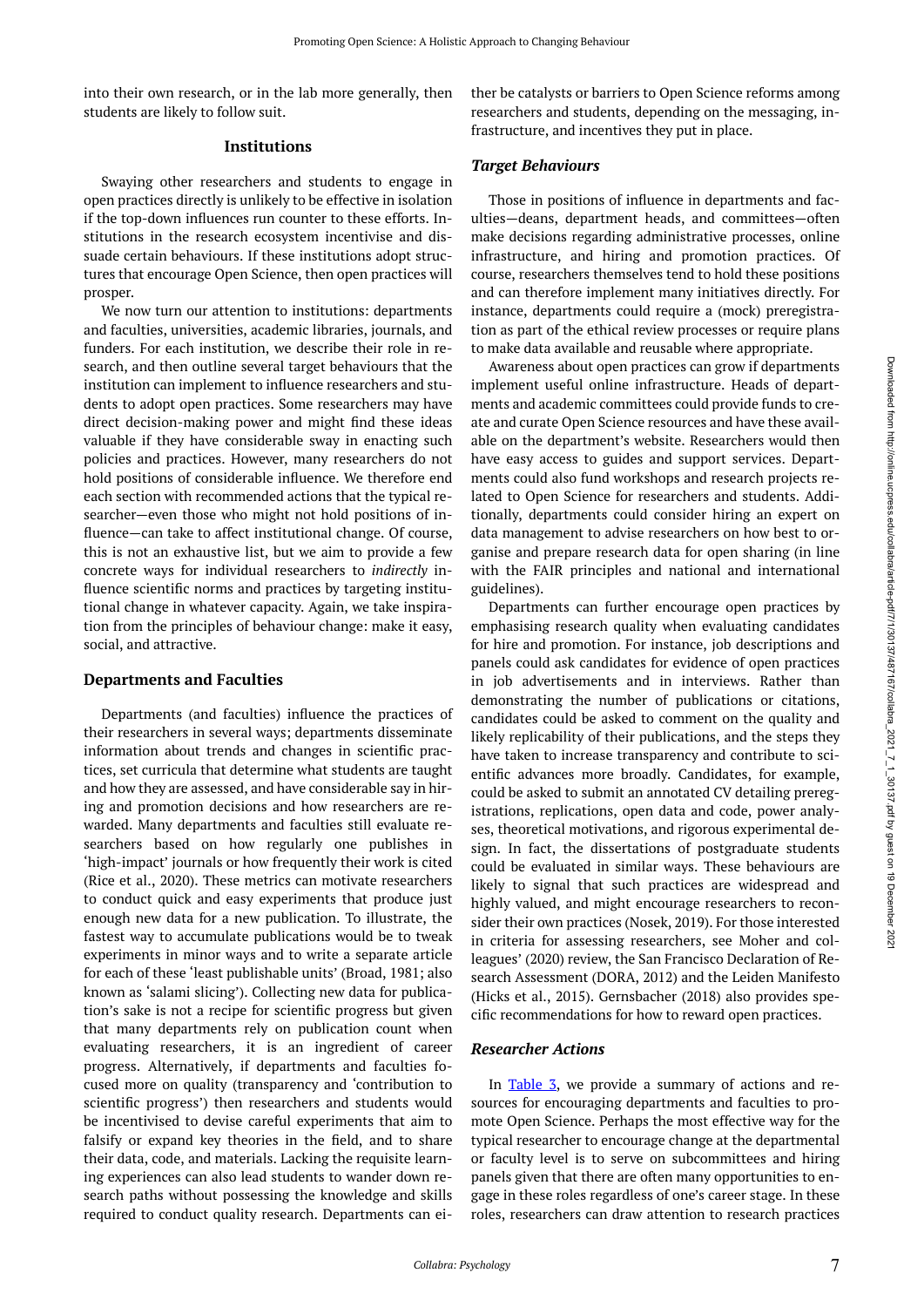| <b>Target behaviours</b>  | Include preregistration as part of ethical review processes.<br>Create support and online infrastructure for open practices.<br>Consider Open Science practices in hiring and promotion processes.                                                      |
|---------------------------|---------------------------------------------------------------------------------------------------------------------------------------------------------------------------------------------------------------------------------------------------------|
| <b>Researcher actions</b> | Serve on subcommittees and panels to promote Open Science.<br>Pitch changes at staff/academic meetings.<br>Offer example open evaluation criteria for candidates for hire and promotion.                                                                |
| <b>General resources</b>  | Example Open Science guide<br>https://www.uu.nl/en/research/open-science<br>Leiden manifesto for research evaluation<br>http://www.leidenmanifesto.org/<br>Job descriptions and offers with Open Science focus<br>https://doi.org/10.17605/osf.io/7jbnt |

#### <span id="page-7-0"></span>**Table 3. Departments and Faculties**

that improve (or threaten) research integrity. For instance, one can serve on an ethics subcommittee to promote preregistration and open data plans in ethical review processes, they can serve on a teaching and learning subcommittee to promote Open Science education in students, and they can serve on hiring panels and committees to promote changes to researcher evaluation. The nature of a committee or panel naturally means that researchers have a social platform to encourage these sorts of initiatives from the bottom-up because they can bring transparency and scientific contribution to the forefront of these decision-making processes. Providing examples of each initiative can also make the transition easier. For example, researchers can present an example of open evaluation criteria (see [Table 3\)](#page-7-0) or Open Science curriculum (see [Table 2](#page-5-0)).

Of course, these official roles are not always available, but any faculty member can ask to have these Open Science initiatives as agenda items during staff meetings, and one can use these opportunities to point to the advantages and benefits of such initiatives. The increasingly normative nature of Open Science (see Christensen et al., 2020; Nosek & Lindsay, 2018), and frequent calls for more transparent research from journals and funding bodies, suggests that a track record of open practices and teaching will become increasingly sought after. Adopting and fostering Open Science at a departmental level early could be highly consequential as such initiatives are likely to benefit institutional rankings, and in turn attract more funding and demand from prospective students (McKiernan et al., 2016).

## **Universities**

Universities are complex organisations with many oftencompeting interests. Like departments and faculties, universities often decide which researchers to hire and promote, which researchers to recognise with prizes, awards, and funds, and when and how to publicise researchers' work. Universities also decide which training and development activities are recommended or compulsory, how integrity issues are handled, and what type of support to provide researchers and students.

University administrators want researchers at their institution to produce well-cited research in prestigious journals because these metrics are often used by governments and institutions when evaluating a university's research output (e.g., the Research Excellence Framework; Times Higher Education; World University Rankings; see Huang, 2012). Such metrics and rankings influence how funds are allocated and can affect (among other things) the enrolment rates of domestic and international students (Harvey, 2008; Hurley, 2021; Nietzel, 2021). Some universities have even implemented financial incentive structures to reward publications in high impact journals (Abritis & McCook, 2017; Quan et al., 2017).

Many of the criteria in current frameworks and rankings are too often narrowly defined (Martin, 2011) and overlook societal impact, teaching quality, and open practices (Gadd, 2020; Pagliaro, 2021), but they nonetheless influence the local metrics that universities use to evaluate academic staff. As such, they largely incentivise poor research practice; by rewarding publication volume and citations, researchers may be implicitly incentivised to engage in QRPPs (see Smaldino & McElreath, 2016).

## *Target Behaviours*

There are a number of initiatives that Universities can adopt to incentivise more open practices among its researchers. We will highlight three such initiatives, in no specific order. First, universities can sponsor Open Science task forces and join a national Reproducibility Network (if one exists; e.g., [https://www.ukrn.org\)](https://www.ukrn.org/), which typically includes nominating at least one Open Science officer or leader. An Open Science task force can comprise anyone motivated to improve scientific practice at their university—academics, deans, or professional staff. The task force (or officer) can lead initiatives on behalf of the wider community on matters such as determining researchers' attitudes and perceived barriers to Open Science, examining institutional policies and practices, suggesting alternative open policies, and making general recommendations to the Deputy Vice Chancellor (or equivalent) on matters of Open Science (Munafò, 2019). Members of the task force or networks could also offer resources and on-going training to researchers and students at the university.

Second, universities can adopt 'OSF Institutions', which is a free scholarly web tool designed to enhance transparency, foster collaboration, and increase the visibility of research outputs at the institutional level. 'OSF Institutions' makes it easy for users to incorporate the Open Science Framework (as well as other data repository services; see **Table 4**) into their existing research workflow. An option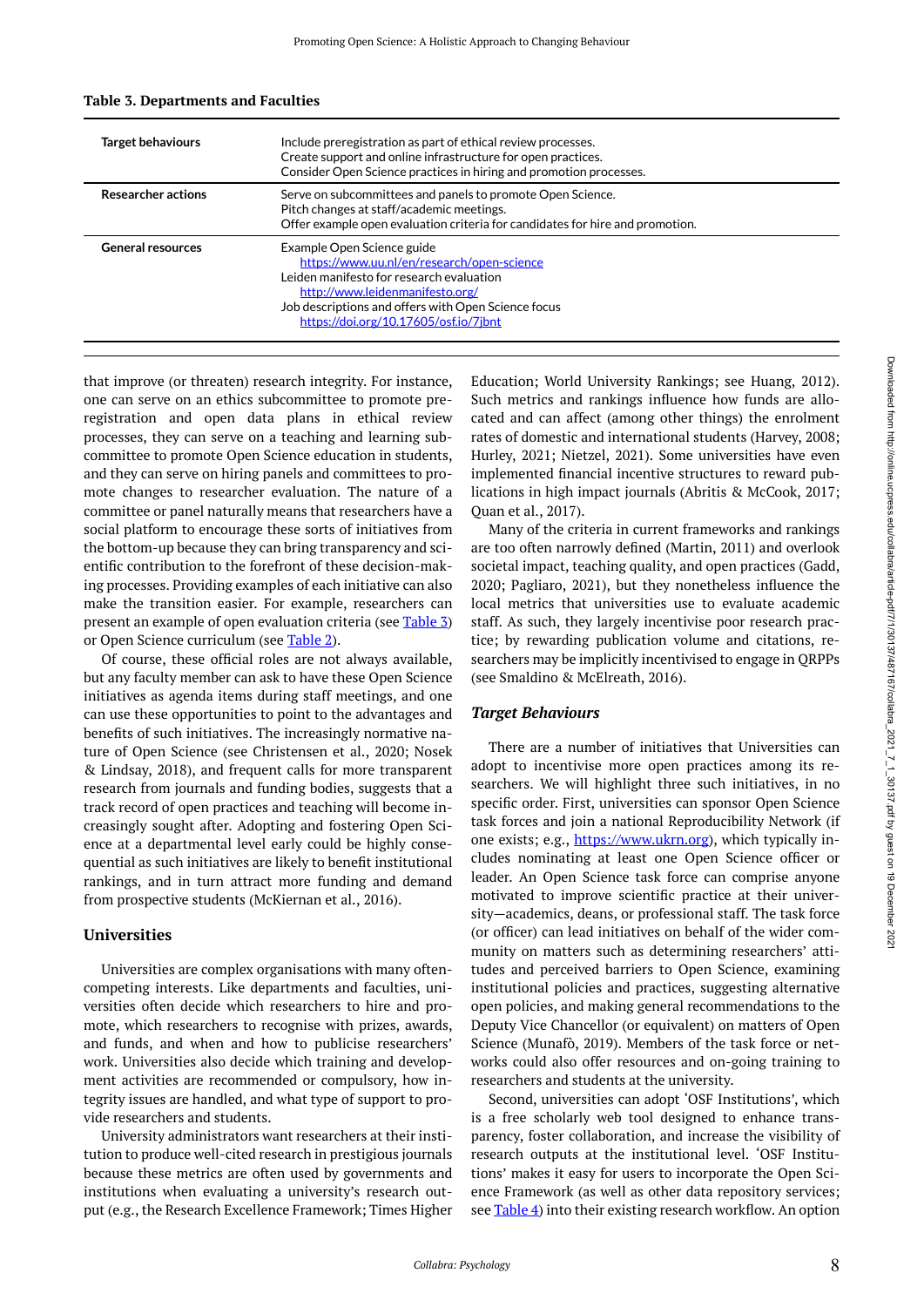<span id="page-8-0"></span>

| <b>Target behaviours</b>  | Establish an Open Science task force or officer, or become a member of a Reproducibility Network.<br>Adopt 'OSF Institutions'.<br>Sign the Declaration of Research Assessment (DORA).                                                                                                                                                                                                                                                                                                                                                                                                                                                                                                                                                                                                                                                          |
|---------------------------|------------------------------------------------------------------------------------------------------------------------------------------------------------------------------------------------------------------------------------------------------------------------------------------------------------------------------------------------------------------------------------------------------------------------------------------------------------------------------------------------------------------------------------------------------------------------------------------------------------------------------------------------------------------------------------------------------------------------------------------------------------------------------------------------------------------------------------------------|
| <b>Researcher actions</b> | Start an Open Science Community.<br>Conduct institution-wide surveys on open practices.<br>Pitch suggestions for Open Science reform to the chancellery (or equivalent).<br>Draft Open Science commitment statements.                                                                                                                                                                                                                                                                                                                                                                                                                                                                                                                                                                                                                          |
| <b>General resources</b>  | OSE institutions<br>https://www.cos.jo/products/osf-institutions<br>Declaration of Research Assessment (DORA)<br>https://sfdora.org/read/.https://sfdora.org/signers/<br><b>Open Science Communities</b><br>Open Science Communities Starter Kit: https://www.startyourosc.com/<br>Network of (German-speaking) Open Science Initiatives:<br>https://doi.org/10.17605/osf.io/tbkzh<br>Example Open Science task force report and surveys<br>https://doi.org/10.17605/osf.io/vpwf7<br>Example Open Science commitment statements<br>University of Helsinki: https://www.helsinki.fi/en/research/research-integrity/open-science<br>Sorbonne University: https://www.sorbonne-universite.fr/en/research-and-innovation/research-<br>strategy/commitment-open-science<br>Leiden Ranking for research evaluation<br>https://www.leidenranking.com/ |

#### **Table 4. Universities**

is also available for universities to recommend the Open Science Framework as a platform on which to manage research projects and make materials and data available to others.

Third, universities (or even individual departments) can make a commitment to prioritise Open Science in its endeavours, which will in turn signal what researchers ought to value when conducting and disseminating research. Universities as a first step could sign DORA (2012) and commit to counteracting the perverse incentives that traditional ranking systems promote. DORA makes 18 recommendations to transform how the academic community evaluates researchers and research outputs. More than 2,200 organisations and over 17,000 individuals across the world are now signatories, with many having revised their research assessment guidelines to align with DORA. As more institutions sign up, institutional frameworks and assessment frameworks will align more and more with open practices. From here, a university can then devise their own public commitment statement. Public declarations that explicitly communicate open values, norms, and aspirations can provide top-down goals for individual researchers within the department to consider when conducting and disseminating research.

## *Researcher Actions*

Though few researchers have direct decision-making power at a university-wide level, they can draw the attention of administration heads to emerging Open Science initiatives and behaviours. We summarise our recommended researcher actions in [Table 4](#page-8-0). Researchers might first consider starting an Open Science Community (OSC; see Armeni et al., 2021), which can be a grassroots forerunner to an Open Science task force. An Open Science Community is a group of researchers who desire to educate each other (and others) on Open Science tools and practices. However,

Open Science Communities also discuss how the university can provide support to its academics and inform university administrators on how to shape Open Science policies. For example, Open Science Communities can design and conduct surveys to understand the perceived barriers regarding Open Science at their institution. A large group of researchers collectively advocating for initiatives can place considerable social pressure on institutions to enact change.

Open Science Communities and researchers can also give brief presentations to members of the chancellery (or equivalent) to advocate for Open Science initiatives such as adopting 'OSF Institutions', signing DORA, or implementing an Open Science task force. An effective pitch might explain the problem (i.e., the replication crisis), demonstrate its influence on research across numerous disciplines, and highlight concrete actions the university can take. The pitch ought to mention that other universities have already taken steps to address such issues and then provide similar solutions to make any change easy to implement. For example, one could illustrate how other universities and funders have aligned their assessment guidelines with DORA or provide a draft statement of public commitment to Open Science. In these pitches, researchers should also highlight the appeal of the proposed initiatives, including the potential for the university to become a leader in the emerging Open Science space and new university rankings that place greater value on open practices (e.g., Leiden Ranking).

## **Libraries**

Academic libraries deliver services across the full research lifecycle. They provide access to scholarly resources and provide support for research activities such as literature searches, systematic reviews, working with data (e.g., The Carpentries; [https://carpentries.org/\)](https://carpentries.org/), bibliometrics, funding opportunity identification, and grant writing. Academic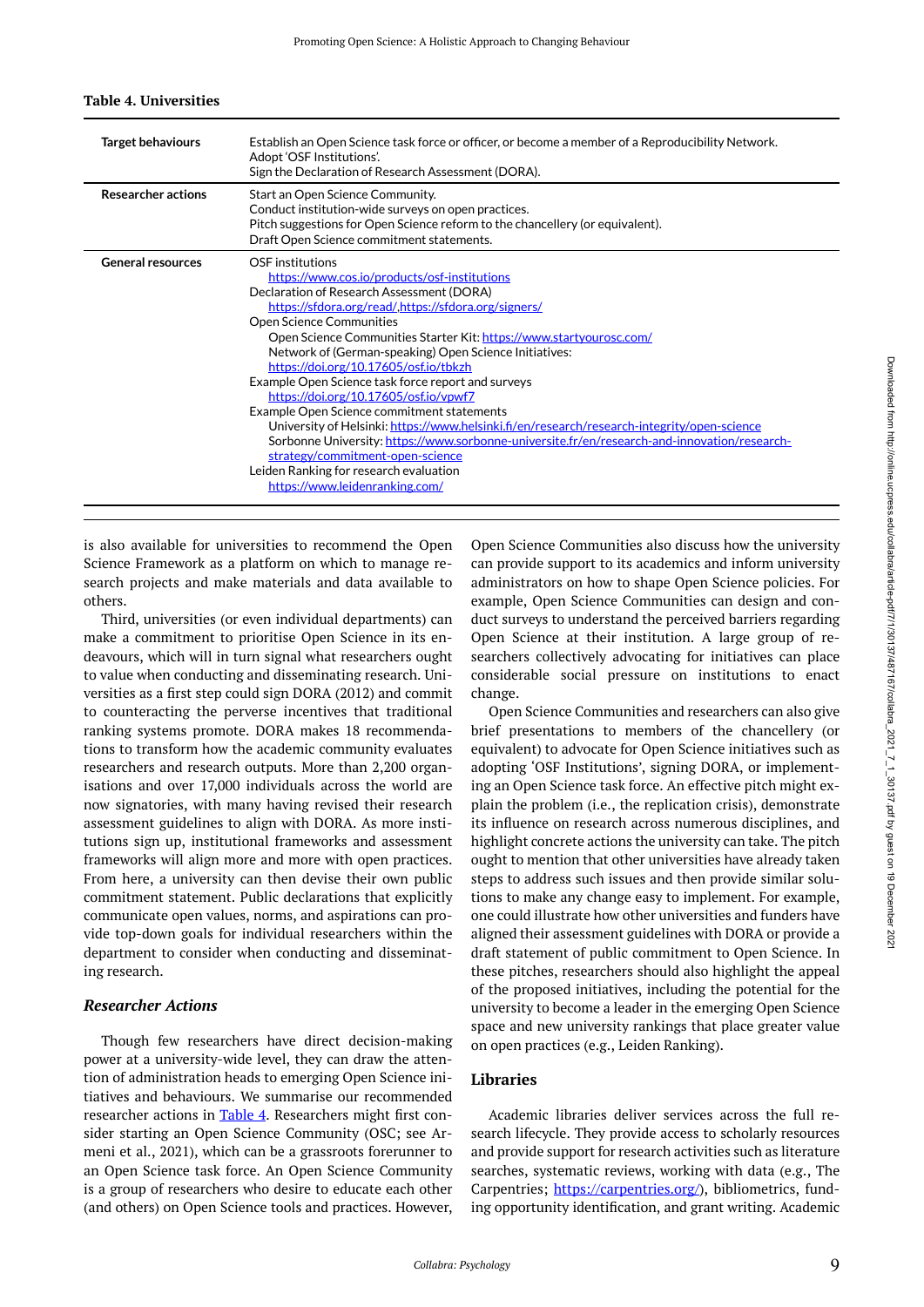| <b>Target behaviours</b>  | Adopt a holistic approach to staffing targeted toward the Open Science agenda.<br>Lead campus-wide discussions and events to address APCs and barriers to Open Access.<br>Provide sophisticated, user-friendly repository infrastructure.                                                                                                                                                                                                                                                                                                                                                |
|---------------------------|------------------------------------------------------------------------------------------------------------------------------------------------------------------------------------------------------------------------------------------------------------------------------------------------------------------------------------------------------------------------------------------------------------------------------------------------------------------------------------------------------------------------------------------------------------------------------------------|
| <b>Researcher actions</b> | Engage with libraries to discover a strategic approach to Open Access publishing and APCs.<br>Prioritise the circumstances under which one will do unpaid work.<br>Link ORCID to all of one's research projects.<br>Create and use open educational resources supported by institutional libraries.                                                                                                                                                                                                                                                                                      |
| <b>General resources</b>  | Open Science guides for libraries<br>https://www.fosteropenscience.eu/learning/open-science-at-the-core-of-libraries/,<br>https://www.ala.org/acrl/publications/keeping up with/open science<br>Documentary about academic publishing<br>Schmitt (2018): https://paywallthemovie.com/<br>Example commitments to open scholarship<br>https://osc.universityofcalifornia.edu/uc-publisher-relationships/<br>Find Open Access journals<br>https://doaj.org<br>ORCID information<br>https://info.orcid.org/what-is-orcid/<br><b>Open Educational Resources</b><br>https://www.oercommons.org |

#### <span id="page-9-0"></span>**Table 5. Libraries**

libraries have also championed Open Access (OA) publishing—the public dissemination of scholarly and scientific literature free of charge—for more than two decades, motivated in part by the idea that research should be publicly available to advance discovery and drive innovation. Open access can potentially remedy the ever-increasing publishing costs in academia. However, some publishers have exploited Open Access to profit. Many traditional subscription-only journal publishers are also charging authors excessive up-front article processing charges (APCs). In response, some libraries have invested significantly in repository infrastructure to support access to research outputs (including data) while others have begun to manage APCs and provide services to ensure that researchers meet the Open Access requirements of funding bodies. Open Access publishing, as well as the increasing emphasis on managing research data to enable purposeful sharing, are some of the major global drivers that have shaped academic libraries as they are today (Brown et al., 2018). However, all academic libraries manage access to online subscription resources (e.g., journals), routinely negotiate deals with major publishers, and grapple with budgets dominated by their online journal spend. Often researchers are unaware of these activities, but it is the research community who, via peer review and editorial roles, effectively contribute free labour to the publishers of the resources the libraries pay for.

## *Target Behaviours*

Libraries are already actively engaged in Open Access, managing research data, and other areas directly relevant to open research, but can struggle to have broader impact. To connect library services to the broader Open Science agenda, libraries require a more holistic approach; one that promotes and advocates broadly for Open Access and research data management across the research life cycle (Tzanova, 2020). A shift towards library staff having strong research backgrounds may also benefit a more holistic support of Open Science.

A key piece of infrastructure often in the academic library's toolkit is an institutional repository, but these are often not well integrated with other systems or researcher workflows, nor do they seamlessly integrate with external infrastructure to support open scholarly communication. Libraries therefore ought to consider how they can provide a sophisticated, user-friendly repository infrastructure that integrates with researcher workflows and external systems (including external tools that enable a more open approach to active projects).

It is also necessary for libraries to engage more deeply with the research community to provide feedback. Library staff often have large networks through liaison and other activities. These networks can be leveraged by leading institution-wide events to connect researchers from various disciplines and drive a shared understanding of the opportunities afforded by Open Science. Some academic libraries have also had success in driving change in the scholarly communication system by leading campus-wide discussions on the challenges of scholarly publishing. For example, a committee at the University of California has unanimously endorsed the Declaration of Rights and Principles to Trans-form Scholarly Communication (see [Table 5](#page-9-0)) to directly address concerns over the financially unstable subscription model that extracts money from universities and free labour from authors.

## *Researcher Actions*

What many libraries currently do aligns with the goals of Open Science, but researchers can help make these initiatives easier by engaging more with library services (see [Table 5](#page-9-0)). Researchers should proactively seek to understand the pressures that publishers and vendors place on their university's library budget and the sophisticated games that publishers play to increase their revenue. By engaging with libraries, researchers can find a strategic approach to their scholarly publishing practices, considering when and where they should (and should not) pay. Moreover, researchers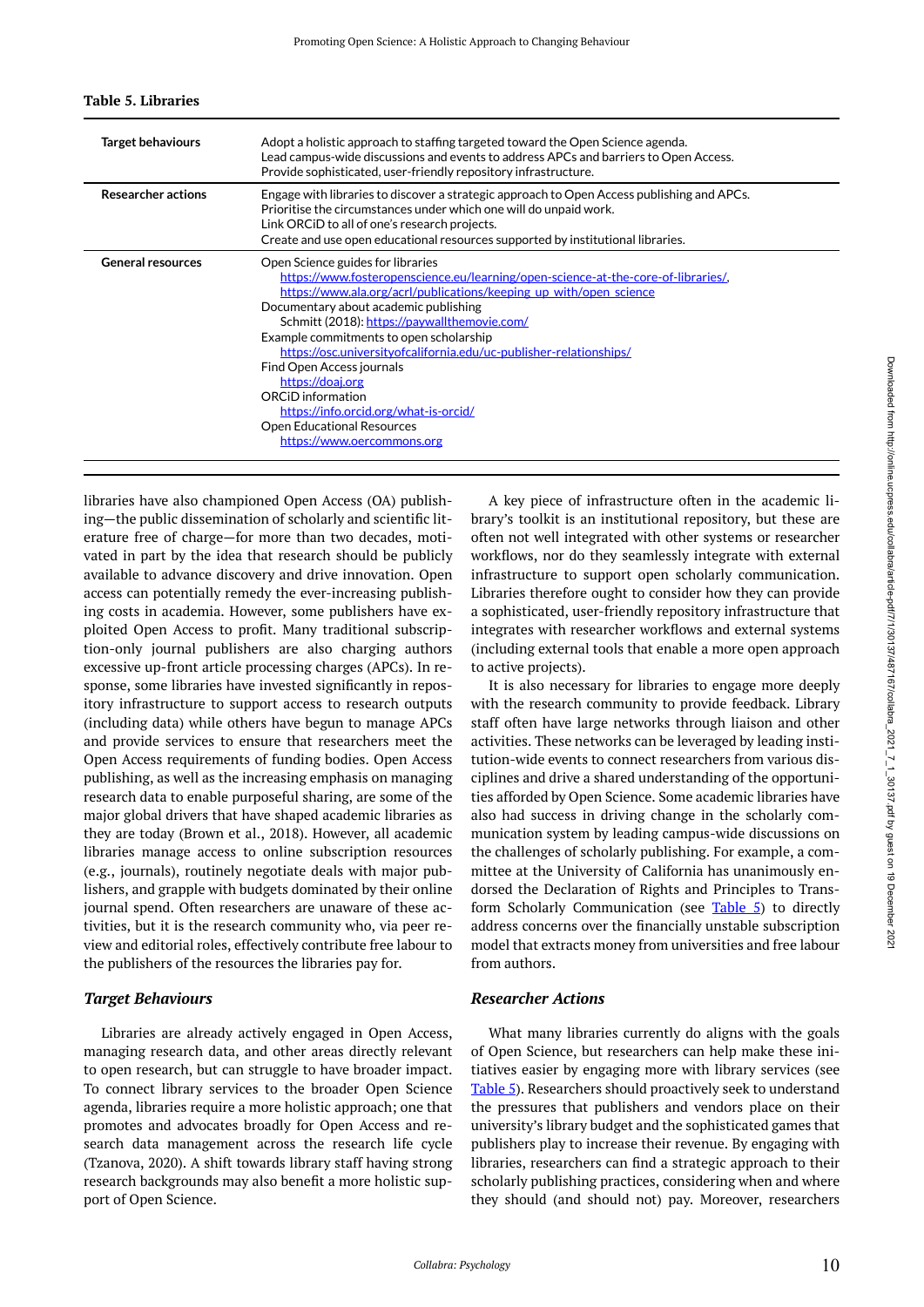should explore all models of publishing that enable Open Access to their research outputs, including green Open Access routes using institutional repositories, and ensure they retain ownership rights in their author accepted manuscripts.

Researchers have some social influence on publishers in their roles as editors and as peer reviewers. Researchers therefore ought to prioritise the circumstances under which they are prepared to do unpaid work, and voice concerns directly when current practices are not aligned with Open Science. Importantly, researchers can share this activity with their library colleagues, and work to understand how they can further support libraries in the cancellation of subscription (closed) journals and/or moving to other models (e.g., Read and Publish agreements; see Borrego et al., 2021).

Workflow and data management practices can also be integrated more seamlessly with the library's infrastructure. A small step each individual researcher can take to help make the open research ecosystem more efficient is to get an ORCiD and use it whenever and wherever it is enabled. Researchers should ask their institutional repository to integrate with ORCiD to help ensure the publications in their ORCiD profile are openly available.

Finally, researchers can engage more with library services and resources. As noted previously, researchers are commonly involved in teaching and learning at universities and have the option to use and promote Open Educational Resources (OERs) that are supported by the library rather than rely on journal articles locked behind a paywall, or expensive textbooks (print and ebooks).

## **Journals**

Research is primarily disseminated via refereed journal articles. Journal editors and publishers want to publish work that is seemingly rigorous, of high quality, and ultimately 'impactful' (e.g., cited) because this can enhance the journal's prestige. Prestige serves to attract research that is likely to have the greatest impact in the respective field, which in turn tends to result in more prestige, more citations, more subscriptions, and higher revenue. Indeed, various organisations (e.g., Elsevier) have generated indices that seek to reflect the quality and impact of a journal such as its impact factor ([https://researchguides.uic.edu/if/im](https://researchguides.uic.edu/if/impact)[pact](https://researchguides.uic.edu/if/impact)). Such indices have become a key currency, with various organizations investing a great deal of resources to monitor and publish journal impact factors.

However, much work that is 'impactful' is not necessarily rigorous, important, or transparent. The quest for impactful work has led to a range of problematic consequences. For example, journals have tended to publish research that claims to be novel and reports statistically significant results in the hope that this work has great impact. At the same time, journals have been less likely to publish research that reports weak, null, or negative findings, or replication research (Ferguson & Brannick, 2012). However, if any field is to accumulate a reliable body of knowledge, research needs to be rigorous (regardless of novelty, popularity, or statistical significance) and reported in an open, transparent, reproducible way so that people can grasp the actual state of what we know and build on this appropriately.

## *Target Behaviours*

There are several ways for those in positions of influence (e.g., editors) at various journals to encourage open, rigorous, and reproducible research. For instance, editors (as well as funders) can adopt the Transparency and Openness Promotion (TOP) guidelines, which describe eight different dimensions of research standards of openness and transparency (e.g., preregistration, transparent data) when submitting or reviewing research (Nosek et al., 2015). Editors could adapt these guidelines to provide reviewers with explicit evaluation criteria to promote clear, collaborative, and constructive peer review. Journals should also consider making TOP suggestions the default when researchers submit a paper. For example, submission processes can be redesigned so that authors must opt out of making their data and materials openly available. The journal *Cognition* revealed that having a default open data policy made open data more prevalent and reusable (Hardwicke et al., 2018).

Editors can also alter review processes in other ways. For example, they could implement open peer review (pre- and post-publication), which tends to encourage more respectful and constructive feedback as well as clearer communication between reviewers, editors, and authors (Ross-Hellauer, 2017). Result-blinded peer review (Grand et al., 2018) is another initiative that editors could adopt to avoid a bias toward publishing 'positive' results.

Another simple (and increasingly common) way in which journals can support Open Science is to offer a wider variety of publication (submission) formats that emphasize quality research processes rather than the outcomes. For example, journals can adopt Registered Reports as a submission format (Nosek & Lakens, 2014) and encourage authors to submit replications.

Finally, editors can increase the visibility and appeal of open practices among researchers by adopting Open Sci-ence Badges [\(https://www.cos.io/initiatives/badges\)](https://www.cos.io/initiatives/badges). These badges are awarded to articles if authors, for example, (a) preregister, or make openly available their (b) materials and (c) data. The use of badges is an easy, low-cost initiative, and serves as an injunctive norm of appropriate research behaviours (signalling what we value and 'should' do). The introduction of these badges has increased the extent to which researchers engage in open practices such as data sharing (Kidwell et al., 2016), while strengthening the reliability and trustworthiness of the research that is published.

## *Researcher Actions*

How then can a typical researcher influence journals? In [Table 6](#page-11-0), we provide a summary of ideas. The typical researcher is likely to interact with senior editors when submitting manuscripts for review and when reviewing manuscripts. As a first step, reviewers ought to consider open evaluation guides and resources (such as TOP guidelines) when reviewing manuscripts, and commend instances where authors have demonstrated open practices such as preregistration or open data. These actions are likely to plant the seed that such practices are becoming increasingly normative and worthwhile.

Editorial teams may have reservations about promoting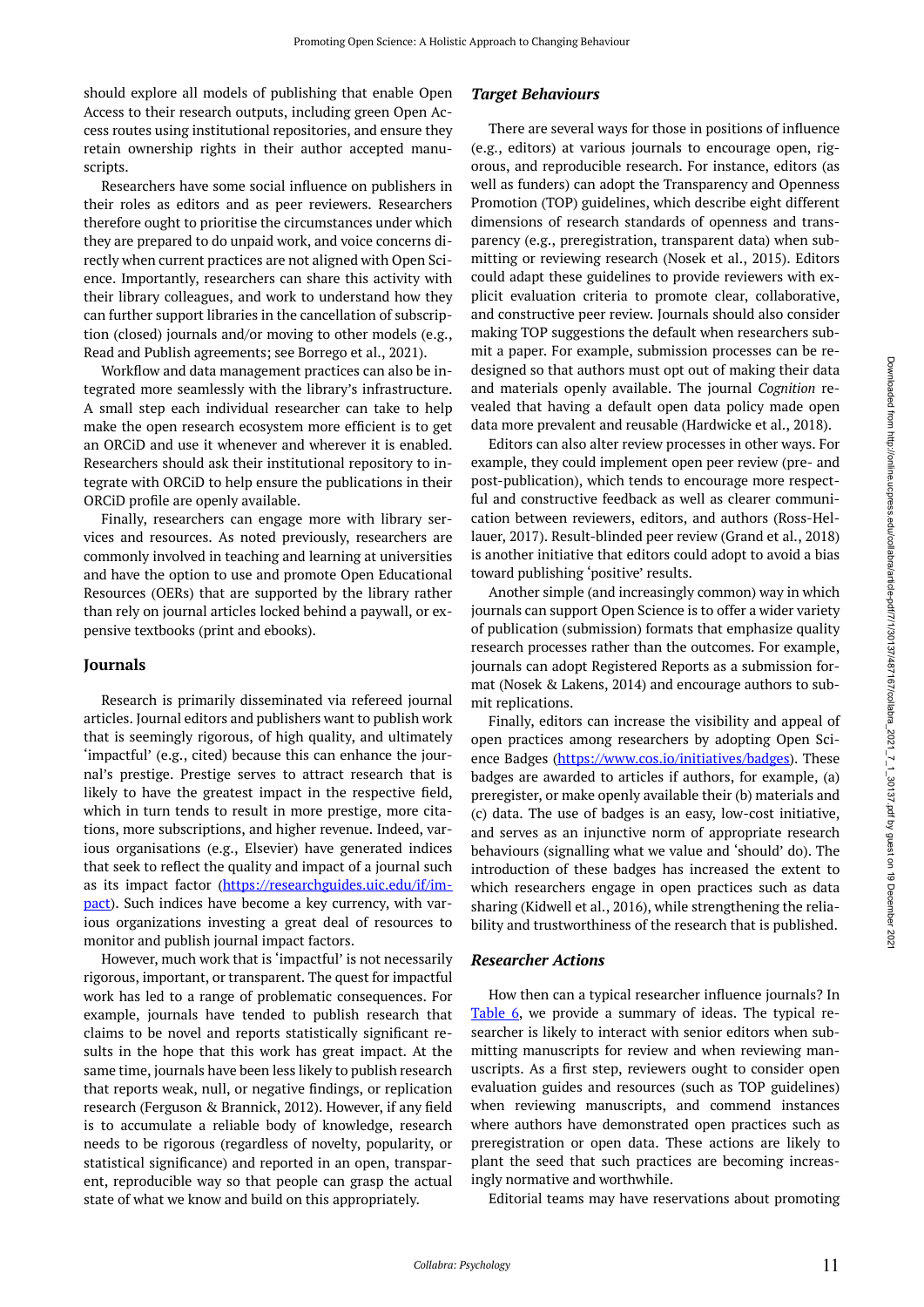| <b>Target behaviours</b>  | Adopt the TOP guidelines for manuscript evaluation.<br>Embrace open peer review and/or result-blinded peer review.<br>Welcome Registered Reports (and Peer Community In) and replication studies.<br>Adopt Open Science badges.                                                                                                                                                                                                                                                                                                                                                                                                                                                                                        |
|---------------------------|------------------------------------------------------------------------------------------------------------------------------------------------------------------------------------------------------------------------------------------------------------------------------------------------------------------------------------------------------------------------------------------------------------------------------------------------------------------------------------------------------------------------------------------------------------------------------------------------------------------------------------------------------------------------------------------------------------------------|
| <b>Researcher actions</b> | Commend the use of open practices when reviewing manuscripts.<br>Suggest initiatives when interacting with editors, referring to relevant resources, norms, and benefits.<br>Prioritise reviewing manuscripts that demonstrate a commitment to open practices (PRO initiative).                                                                                                                                                                                                                                                                                                                                                                                                                                        |
| <b>General resources</b>  | TOP guidelines<br>https://www.cos.jo/initiatives/top-guidelines.https://osf.jo/9f6gx.https://osf.jo/fe2pz/<br>Open peer review information<br>https://plos.org/resource/open-peer-review/<br>Example guidelines for replication research<br>https://royalsocietypublishing.org/rsos/replication-studies<br>Journals that offer Registered Reports<br>https://www.cos.io/initiatives/registered-reports<br>Journals that have endorsed 'Peer Community In' Registered Reports<br>https://rr.peercommunityin.org/about/pci_rr_friendly_journals<br>Open Science badges<br>https://www.cos.jo/initiatives/badges<br>Peer reviewers' openness (PRO) initiative<br>Morey et al. (2016): https://www.opennessinitiative.org/ |

#### <span id="page-11-0"></span>**Table 6. Journals**

open practices (Hopp & Hoover, 2019). However, in their interactions with editors, reviewers can take the opportunity to suggest initiatives such as TOP guidelines, badges, wider publication formats, and open peer review. Relevant information can also be made easier to find by providing useful links. Moreover, one can point out the increasing norms around such practices; at the time of writing, more than 75 journals have implemented Open Science badges, more than 250 have Registered Reports as a publication format, and more than 1,000 have implemented TOP guidelines (see [http://cos.io/\)](http://cos.io/). Highlighting what the journal can gain will also increase how attractive these initiatives appear. Introducing TOP guidelines, for example, is likely to reduce the time that authors and reviewers spend communicating, and it can improve the reporting standards of published research (Nosek et al., 2015).

Furthermore, as reviewers, researchers can be selective with what they decide to review. For example, they can prioritise to review articles that demonstrate a commitment to open practices, such as open data (or where explanations of closed data are provided), and they ought to explain this decision when in communication with editors. The Peer Reviewers' Openness (PRO) initiative is one guide that advocates for this action to drive change, and it serves to incentivise journals to encourage authors to adopt open practices. Similarly, reviewers and authors can publicly commit to prioritising journals who are committed to Open Science (e.g., Meta-Psychology, Collabra) when deciding where to publish their work.

## **Funders**

Funding bodies are often responsible for deciding how and where to allocate research funds from government, industry, and philanthropic sources. These funds are limited, and the process of evaluating research proposals is competitive. Grant applications are typically written by researchers before being sent to specialists in the field for review. A committee then assesses and ranks these applications to prioritise where available funds are allocated. This review process typically favours researchers with more publications, higher citation counts, and a track record of publishing in 'high-impact' journals, which then places these same researchers in a better position to publish further research (i.e., the Matthew effect; Bol et al., 2018). In fact, researchers at the top 20% of universities received over 60% of the funding from the National Science Foundation (Drutman, 2012). A model that consistently awards funds more to established, senior academics, and to conventional research, may be stifling scientific advancement and scientific reforms such as those that advocate for Open Science.

## *Target Behaviours*

There are several ways to address these issues. Some funding bodies have adopted policies to promote Open Science by committing to make funded output freely accessible (e.g., Social Sciences and Humanities Research Council of Canada; National Institute of Health; cOAlition S). The European Research Council (2017) has also proposed that funded projects have open and reusable data attached to output. Policies that require open practices from funded projects would certainly increase the uptake of open practices among researchers.

Funding bodies ought to also consider altering how funds are allocated. Moderate recommendations include changes to evaluation, including a greater focus on the quality rather than the quantity of a researcher's scientific contributions. A focus on quality may prioritise an investigator's plans to engage in open practices such as preregistration, sharing data and code publicly, and their plans to conduct replications and submit Registered Reports. The Dutch Research Council (NWO) and European Research Council have now both signed DORA and have committed to weighting open practices and theoretical contribution more heavily. The NWO, for instance, now requires CVs to have a narrative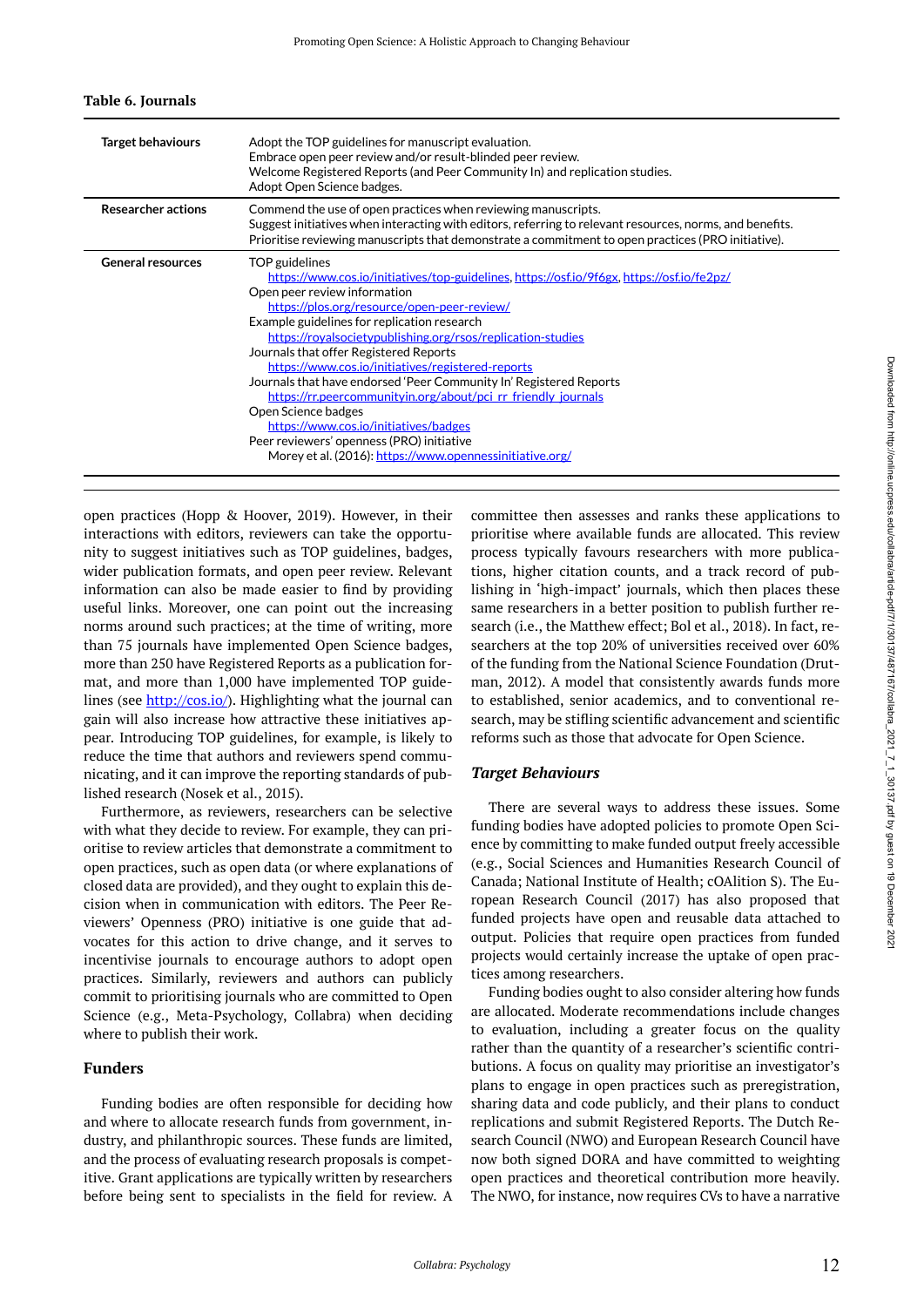| <b>Target behaviours</b>  | Plan to fund open access publishing and require open data for funded projects.<br>Adopt review processes that value open practices and theoretical contribution.<br>Adopt narrative CV formats for grants proposals and 'Best five' research outputs.                                                                                                                                                                                                                                                                                                                                                                                                                                        |
|---------------------------|----------------------------------------------------------------------------------------------------------------------------------------------------------------------------------------------------------------------------------------------------------------------------------------------------------------------------------------------------------------------------------------------------------------------------------------------------------------------------------------------------------------------------------------------------------------------------------------------------------------------------------------------------------------------------------------------|
| <b>Researcher actions</b> | As a reviewer, promote research proposals that include open and rigorous research practices.<br>Include statements of commitment to open practices in grant applications.<br>Include impact statements, plans, and budgets to make data and publications openly accessible.<br>Advertise alternative metrics and best outputs in grant applications.                                                                                                                                                                                                                                                                                                                                         |
| <b>General resources</b>  | Example Open Science commitment statement<br>http://www.researchtransparency.org/<br>Example open CV format<br>https://www.nwo.nl/en/dora<br>Integrating Open Science into grant proposals<br>https://www.fosteropenscience.eu/content/winning-horizon-2020-open-science<br>Open access publication initiative<br>Coalition-S: https://www.coalition-s.org/about/<br>Data management plan guides and templates<br>https://www.fosteropenscience.eu/index.php/foster-taxonomy/research-data-management,<br>https://dmponline.vu.nl/public_templates<br>Guide on collaborating with industry using Open Science<br>https://www.cos.io/blog/how-to-collaborate-with-industry-using-open-science |

#### <span id="page-12-0"></span>**Table 7. Funders**

academic profile and no more than five or ten key research outputs, as opposed to typical 'impact' metrics (e.g., h-index). More radical suggestions to funding allocation include innovation lotteries and open review (Gurwitz et al., 2014; Liu et al., 2020). Perhaps in the long-term, funders ought to consider randomising grants that pass a certain threshold of quality where quality encompasses strong theory and a commitment to open practices and Registered Reports.

## *Researcher Actions*

A greater appreciation of Open Science when determining how research funds are allocated can be promoted through several small actions. We summarise some sug-gested actions in [Table 7](#page-12-0). Senior researchers who serve as reviewers on funding committees are in a position to favourably weigh those projects that signal quality rather than quantity. Researchers more generally, however, can also influence funding processes in how they write their grant proposals. For instance, researchers can include prepared statements of commitment to open practices in grant applications even when these are not specifically required. Funders often ask for broader impact statements and a history of translating research into action. A track record of open data, open access, and replication studies may be seen favourably in this context. Researchers can also outline how they plan to make their research outputs openly available, or their plans to provide Open Science training to postgraduate and postdoctoral students. These plans can even be accounted for in the project's budget to demonstrate how easily these behaviours can be incorporated into a research project.

It is common for university research offices to edit grant proposals to place emphasis on traditional research metrics. However, researchers can take it upon themselves to highlight their five or ten 'Best' papers, to write a written statement of one's broader impact, or to use less traditional metrics such as Altmetric. If an increasing number of re-

searchers do the same, it can create a social pressure for these actions to become the expectation rather than an exception.

Researchers ought to also use open practices when collaborating with partnered industry funders. In applied fields, for instance, there is a great deal of communication between researchers and industry collaborators. Searston et al. (2019) have outlined ways in which the OSF and other open tools can keep partners updated at every stage of a research project. Transparency while working with industry will likely improve the quality of the end product and establish a norm of open collaboration.

## **Conclusions**

Our aim in this paper has been to provide recommendations and resources that the everyday researcher can use to promote Open Science. For various nodes and stakeholder groups in the research ecosystem, we described how current behaviours, norms, and cultures sustain irreproducibility and slow scientific progress, while also suggesting alternative behaviours and practices that are more conducive to Open Science. Most critically, however, we recommended actions that individual researchers can take to promote these changes. We also used two behaviour change frameworks—EAST and the Pyramid of Culture Change—to ground these recommendations. In essence, these frameworks propose that, for behaviours to be adopted, they ought to be made easy, social, and attractive.

In the first part of this paper, we proposed ways that researchers could directly influence open practices among individuals with whom they work closely: colleagues and students. Progress, however, often also hinges on top-down influences from larger institutions. At the same time, there will be little drive for institutional change without pressure from researchers. In the second part of this paper, we proposed ways in which institutions—departments and faculties, universities, libraries, journals, and funders—can pro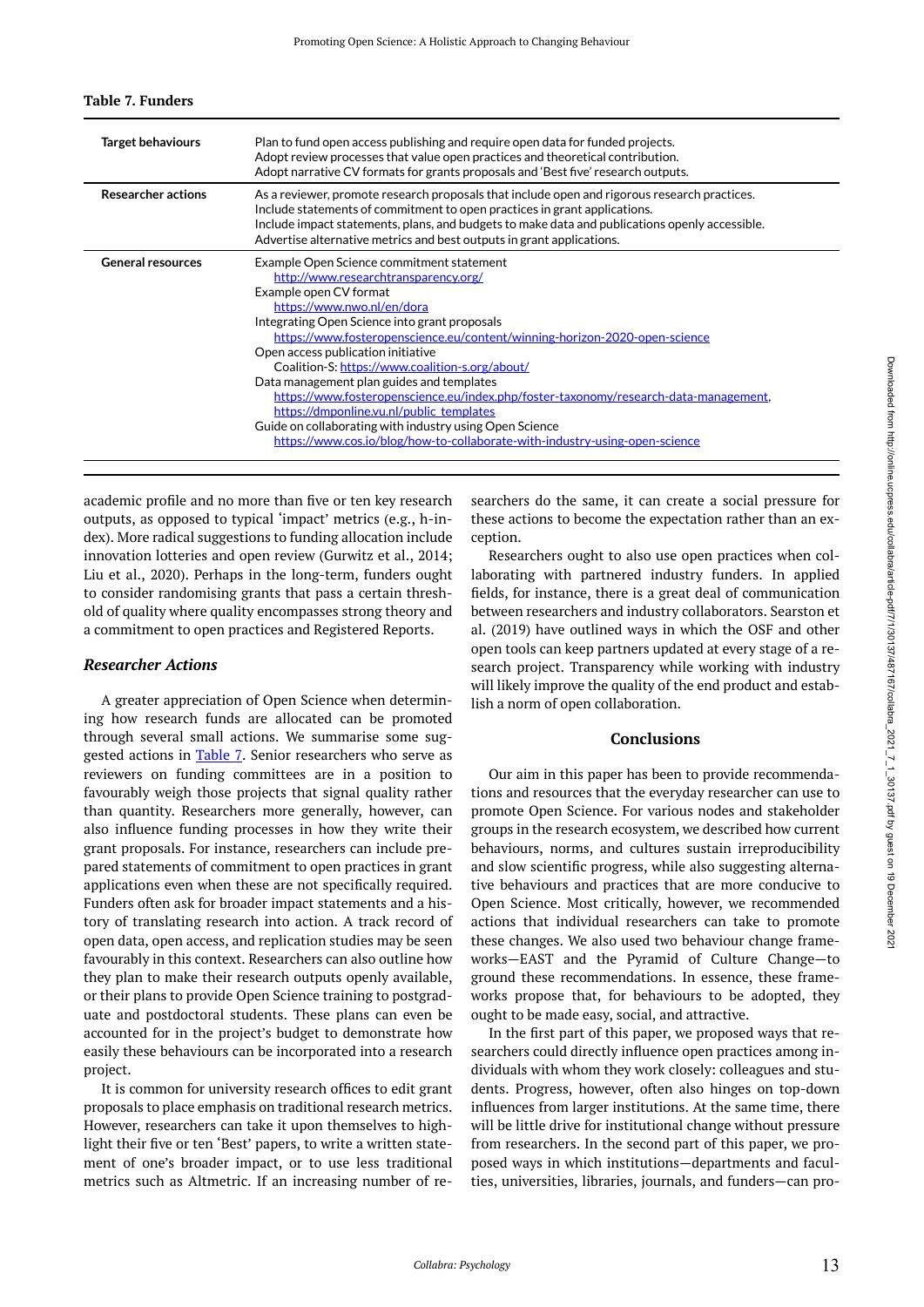mote open practices, and suggested actions that the typical researcher can take to influence institutions despite not having direct decision-making power. Practices across the scientific community determine the quality of the research that is generated and disseminated. A holistic approach to improving the infrastructure, norms, and reward structures is needed to shift to a culture of Open Science. Inspired by principles of behaviour change, we hope to have provided useful means to empower researchers in this endeavour.

## **Contributions**

Here we list the authors who contributed to each section: Introduction (SGR), Colleagues (MAB, JB, HB, CDK & DM), Students (RAS), Departments/faculties (JMC, KJ, REL & HAS), Universities (JLB & SGR), Journals (NKS), Libraries (AT) and Funders (SGR & HAS). The paper's structure was organised by SGR. Additionally, MAB, JB, JLB, KJ, CDK, SGR, HAS, RAS, NKS, and JMT contributed to general editing. The idea for this paper was conceived by JMT during the Society for the Improvement of Psychological Science (SIPS) 2019 meeting in Rotterdam.

## **Funding**

This research was supported by grant No. LP170100086 from the Australian Research Council to JMT and RAS, and by a grant from the National Science Center (2015/19/B/ HS6/01253) to KJ.

## **Competing Interests**

JC is president of the Association for Interdisciplinary Metaresearch and Open Science (AIMOS), a non-profit organization. All other authors have no conflicts of interest to declare.

Submitted: March 31, 2021 PST, Accepted: November 28, 2021 PST



This is an open-access article distributed under the terms of the Creative Commons Attribution 4.0 International License (CCBY-4.0). View this license's legal deed at http://creativecommons.org/licenses/by/4.0 and legal code at http://creativecommons.org/licenses/by/4.0/legalcode for more information.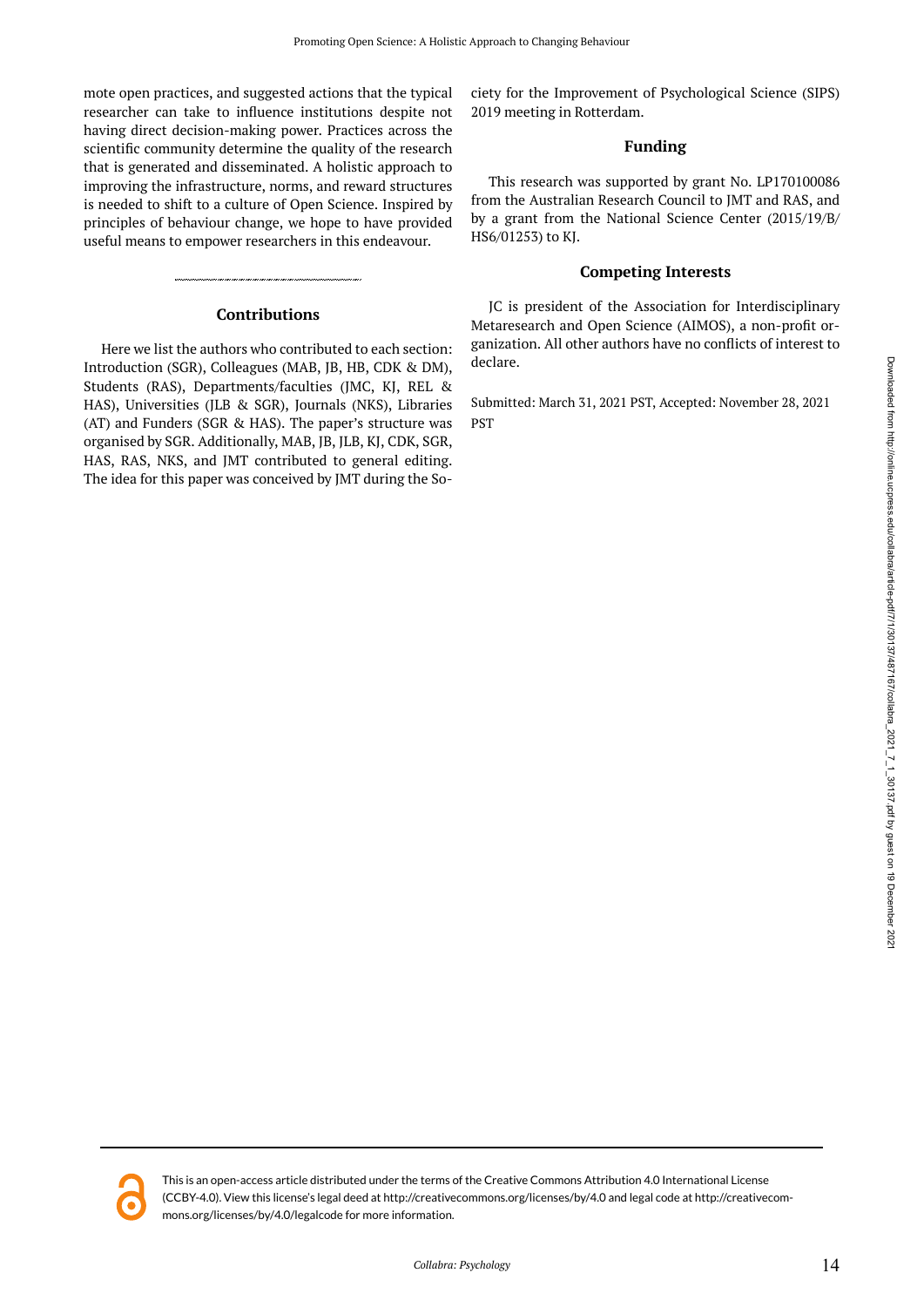# REFERENCES

Abritis, A., & McCook, A. (2017, August 10). Cash bonuses for peer-reviewed papers go global. *Science*. [h](https://doi.org/10.1126/science.aan7214) [ttps://doi.org/10.1126/science.aan7214](https://doi.org/10.1126/science.aan7214) 

Allen, C., & Mehler, D. M. A. (2019). Open Science challenges, benefits and tips in early career and beyond. *PLoS Biology*, *17*(12), e3000246. [https://doi.or](https://doi.org/10.1371/journal.pbio.3000246) [g/10.1371/journal.pbio.3000246](https://doi.org/10.1371/journal.pbio.3000246) 

Armeni, K., Brinkman, L., Carlsson, R., Eerland, A., Fijten, R., Fondberg, R., Heininga, V. E., Heunis, S., Koh, W. Q., Masselink, M., Moran, N., Baoill, A. Ó., Sarafoglou, A., Schettino, A., Schwamm, H., Sjoerds, Z., Teperek, M., van den Akker, O. R., van't Veer, A., & Zurita-Milla, R. (2021). Towards wide-scale adoption of open science practices: The role of open science communities. *Science and Public Policy*, *48*(5), 605–611. <https://doi.org/10.1093/scipol/scab039>

Bauchner, H. (2017). The rush to publication: An editorial and scientific mistake. *JAMA*, *318*(12), 1109–1110.<https://doi.org/10.1001/jama.2017.11816>

Berg, J. M., Bhalla, N., Bourne, P. E., Chalfie, M., Drubin, D. G., Fraser, J. S., Greider, C. W., Hendricks, M., Jones, C., Kiley, R., King, S., Kirschner, M. W., Krumholz, H. M., Lehmann, R., Leptin, M., Pulverer, B., Rosenzweig, B., Spiro, J. E., Stebbins, M., … Wolberger, C. (2016). Preprints for the life sciences. *Science*, *352*(6288), 899–901. [https://doi.org/10.1126/s](https://doi.org/10.1126/science.aaf9133) [cience.aaf9133](https://doi.org/10.1126/science.aaf9133) 

Bishop, D. V. (2020). The psychology of experimental psychologists: Overcoming cognitive constraints to improve research: The 47th Sir Frederic Bartlett Lecture. *Quarterly Journal of Experimental Psychology*, *73*(1), 1–19. [https://doi.org/10.1177/17470218198865](https://doi.org/10.1177/1747021819886519) [19](https://doi.org/10.1177/1747021819886519)

Bol, T., de Vaan, M., & van de Rijt, A. (2018). The Matthew effect in science funding. *Proceedings of the National Academy of Sciences*, *115*(19), 4887–4890. [htt](https://doi.org/10.1073/pnas.1719557115) [ps://doi.org/10.1073/pnas.1719557115](https://doi.org/10.1073/pnas.1719557115) 

Borrego, Á., Anglada, L., & Abadal, E. (2021). Transformative agreements: Do they pave the way to open access? *Learned Publishing*, *34*(2), 216–232. [http](https://doi.org/10.1002/leap.1347) [s://doi.org/10.1002/leap.1347](https://doi.org/10.1002/leap.1347)

Broad, W. J. (1981). The publishing game: Getting more for less. *Science*, *211*(4487), 1137–1139. [https://doi.or](https://doi.org/10.1126/science.7008199) [g/10.1126/science.7008199](https://doi.org/10.1126/science.7008199)

Brown, S., Alvey, E., Danilova, E., Morgan, H., & Thomas, A. (2018). Evolution of Research Support Services at an Academic Library: Specialist Knowledge Linked by Core Infrastructure. *New Review of Academic Librarianship*, *24*(3–4), 337–348. [https://d](https://doi.org/10.1080/13614533.2018.1473259) [oi.org/10.1080/13614533.2018.1473259](https://doi.org/10.1080/13614533.2018.1473259) 

Camerer, C. F., Dreber, A., Holzmeister, F., Ho, T.-H., Huber, J., Johannesson, M., Kirchler, M., Nave, G., Nosek, B. A., Pfeiffer, T., Altmejd, A., Buttrick, N., Chan, T., Chen, Y., Forsell, E., Gampa, A., Heikensten, E., Hummer, L., Imai, T., … Wu, H. (2018). Evaluating the replicability of social science experiments in Nature and Science between 2010 and 2015. *Nature Human Behaviour*, *2*(9), 637–644. [https://doi.org/10.1](https://doi.org/10.1038/s41562-018-0399-z) [038/s41562-018-0399-z](https://doi.org/10.1038/s41562-018-0399-z) 

Chambers, C. D., Feredoes, E., Muthukumaraswamy, S. D., & Etchells, P. (2014). Instead of "playing the game" it is time to change the rules: Registered Reports at "AIMS Neuroscience" and beyond. *AIMS Neuroscience*, *1*(1), 4–17. [https://doi.org/10.3934/neur](https://doi.org/10.3934/neuroscience.2014.1.4) [oscience.2014.1.4](https://doi.org/10.3934/neuroscience.2014.1.4) 

Chopik, W. J., Bremner, R. H., Defever, A. M., & Keller, V. N. (2018). How (and whether) to teach undergraduates about the replication crisis in psychological science. *Teaching of Psychology*, *45*(2), 158–163.<https://doi.org/10.1177/0098628318762900>

Christensen, G., Wang, Z., Levy Paluck, E., Swanson, N., Birke, D., Miguel, E., & Littman, R. (2020). *Open science practices are on the rise: The State of Social Science*. <https://osf.io/preprints/metaarxiv/5rksu/>

Corker, K. (2018). *Open science is a behavior*. Center for Open Science. [https://cos.io/blog/open-science-is-a-b](https://cos.io/blog/open-science-is-a-behavior/) [ehavior/](https://cos.io/blog/open-science-is-a-behavior/)

DeHaven, A. (2017). *Preregistration: A Plan, Not a Prison*. Center for Open Science. [https://cos.io/blog/preregist](https://cos.io/blog/preregistration-plan-not-prison/) [ration-plan-not-prison/](https://cos.io/blog/preregistration-plan-not-prison/) 

Devezer, B., Navarro, D. J., Vandekerckhove, J., & Ozge Buzbas, E. (2020). The case for formal methodology in scientific reform. *Royal Society Open Science*, *8*(3), 200805. <https://doi.org/10.1098/rsos.200805>

DORA. (2012). *Declaration on Research Assessment*. [http](https://ascb.org/dora/) [s://ascb.org/dora/](https://ascb.org/dora/) 

- Drutman, L. (2012). *How the NSF allocates billions of federal dollars to top universities*. Sunlight Foundation. [http://sunlightfoundation.com/blog/2012/09/13/nsf-f](http://sunlightfoundation.com/blog/2012/09/13/nsf-funding/) [unding/](http://sunlightfoundation.com/blog/2012/09/13/nsf-funding/)
- Duvendack, M., Palmer-Jones, R., & Reed, W. R. (2017). What Is Meant by "Replication" and Why Does It Encounter Resistance in Economics? *American Economic Review*, *107*(5), 46–51. [https://doi.org/10.12](https://doi.org/10.1257/aer.p20171031) [57/aer.p20171031](https://doi.org/10.1257/aer.p20171031)

Edwards, M. A., & Roy, S. (2017). Academic Research in the 21st Century: Maintaining Scientific Integrity in a Climate of Perverse Incentives and Hypercompetition. *Environmental Engineering Science*, *34*(1), 51–61. <https://doi.org/10.1089/ees.2016.0223>

European Commission. (2019). *Open Science*. [https://e](https://ec.europa.eu/info/sites/default/files/research_and_innovation/knowledge_publications_tools_and_data/documents/ec_rtd_factsheet-open-science_2019.pdf) [c.europa.eu/info/sites/default/files/research\\_and\\_inno](https://ec.europa.eu/info/sites/default/files/research_and_innovation/knowledge_publications_tools_and_data/documents/ec_rtd_factsheet-open-science_2019.pdf) [vation/knowledge\\_publications\\_tools\\_and\\_data/docu](https://ec.europa.eu/info/sites/default/files/research_and_innovation/knowledge_publications_tools_and_data/documents/ec_rtd_factsheet-open-science_2019.pdf) [ments/ec\\_rtd\\_factsheet-open-science\\_2019.pdf](https://ec.europa.eu/info/sites/default/files/research_and_innovation/knowledge_publications_tools_and_data/documents/ec_rtd_factsheet-open-science_2019.pdf)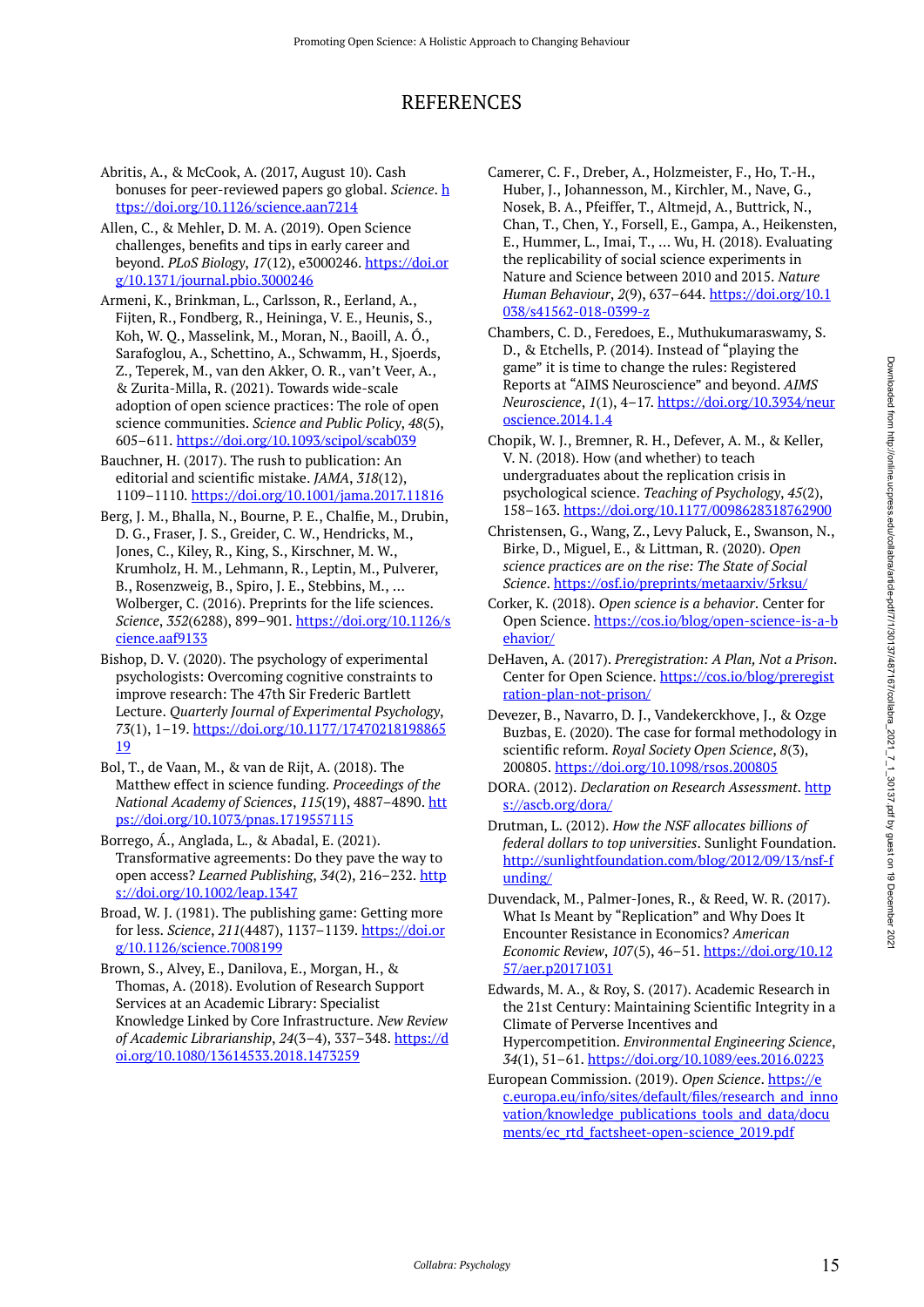- European Research Council. (2017). *Guidelines on the implementation of Open Access to scientific publications and research data in projects supported by the European Research Council under Horizon 2020*. [https://ec.europ](https://ec.europa.eu/research/participants/data/ref/h2020/grants_manual/hi/oa_pilot/h2020-hi-oa-pilot-guide_en.pdf) [a.eu/research/participants/data/ref/h2020/grants\\_ma](https://ec.europa.eu/research/participants/data/ref/h2020/grants_manual/hi/oa_pilot/h2020-hi-oa-pilot-guide_en.pdf) [nual/hi/oa\\_pilot/h2020-hi-oa-pilot-guide\\_en.pdf](https://ec.europa.eu/research/participants/data/ref/h2020/grants_manual/hi/oa_pilot/h2020-hi-oa-pilot-guide_en.pdf)
- Fane, B., Ayris, P., Hahnel, M., Hrynaszkiewicz, I., Baynes, G., & Farrell, E. (2019). *The State of Open Data Report 2019*. Digital Science. [https://doi.org/10.6](https://doi.org/10.6084/m9.figshare.9980783.v2) [084/m9.figshare.9980783.v2](https://doi.org/10.6084/m9.figshare.9980783.v2)
- Farnham, A., Kurz, C., Öztürk, M. A., Solbiati, M., Myllyntaus, O., Meekes, J., Pham, T. M., Paz, C., Langiewicz, M., Andrews, S., Kanninen, L., Agbemabiese, C., Guler, A. T., Durieux, J., Jasim, S., Viessmann, O., Frattini, S., Yembergenova, D., Benito, C. M., … Hettne, K. (2017). Early career researchers want Open Science. *Genome Biology*, *18*(1), 1–4. [https://doi.org/10.1186/s13059-017-135](https://doi.org/10.1186/s13059-017-1351-7) [1-7](https://doi.org/10.1186/s13059-017-1351-7)
- Fecher, B., & Friesike, S. (2014). Open science: one term, five schools of thought. In S. Bartling & S. Friesike (Eds.), *Opening science* (pp. 17–47). Springer, Cham. [https://doi.org/10.1007/978-3-319-00026-8\\_2](https://doi.org/10.1007/978-3-319-00026-8_2)
- Ferguson, C. J., & Brannick, M. T. (2012). Publication bias in psychological science: Prevalence, methods for identifying and controlling, and implications for the use of meta-analyses. *Psychological Methods*, *17*(1), 120–128. <https://doi.org/10.1037/a0024445>
- Fiedler, K. (2017). What constitutes strong psychological science? The (neglected) role of diagnosticity and a priori theorizing. *Perspectives on Psychological Science*, *12*(1), 46–61. [https://doi.org/10.1177/1745691616654](https://doi.org/10.1177/1745691616654458) [458](https://doi.org/10.1177/1745691616654458)
- Fischhoff, B., & Beyth, R. (1975). I knew it would happen: Remembered probabilities of once —future things. *Organizational Behavior and Human Performance*, *13*(1), 1–16. [https://doi.org/10.1016/003](https://doi.org/10.1016/0030-5073(75)90002-1) [0-5073\(75\)90002-1](https://doi.org/10.1016/0030-5073(75)90002-1)
- Fox, J., Pearce, K. E., Massanari, A. L., Riles, J. M., Szulc, Ł., Ranjit, Y. S., Trevisan, F., Soriano, C. R. R., Vitak, J., Arora, P., Ahn, S. J. (Grace), Alper, M., Gambino, A., Gonzalez, C., Lynch, T., Williamson, L. D., & Gonzales, A. L. (2021). Open Science, Closed Doors? Countering Marginalization through an Agenda for Ethical, Inclusive Research in Communication. *Journal of Communication*, *jqab029*. [https://doi.org/1](https://doi.org/10.1093/joc/jqab029) [0.1093/joc/jqab029](https://doi.org/10.1093/joc/jqab029)
- Fraser, H., Parker, T., Nakagawa, S., Barnett, A., & Fidler, F. (2018). Questionable research practices in ecology and evolution. *PloS One*, *13*(7), e0200303. [htt](https://doi.org/10.1371/journal.pone.0200303) [ps://doi.org/10.1371/journal.pone.0200303](https://doi.org/10.1371/journal.pone.0200303)
- Fu, D. Y., & Hughey, J. J. (2019). Meta-Research: Releasing a preprint is associated with more attention and citations for the peer-reviewed article. *eLife*, *8*, e52646. <https://doi.org/10.7554/elife.52646>
- Gadd, E. (2020, November 24). University rankings need a rethink. *Nature*, *587*, 523. [https://doi.org/10.1038/d4](https://doi.org/10.1038/d41586-020-03312-2) [1586-020-03312-2](https://doi.org/10.1038/d41586-020-03312-2)
- Gagliardi, D., Cox, D., & Li, Y. (2015). Institutional inertia and barriers to the adoption of open science. In *The transformation of university institutional and organizational boundaries* (pp. 107–133). Brill Sense. [h](https://doi.org/10.1007/978-94-6300-178-6_6) [ttps://doi.org/10.1007/978-94-6300-178-6\\_6](https://doi.org/10.1007/978-94-6300-178-6_6)
- Gelman, A., & Loken, E. (2013). *The garden of forking paths: Why multiple comparisons can be a problem, even when there is no "fishing expedition" or "phacking" and the research hypothesis was posited ahead of time*. Department of Statistics, Columbia University. [http://stat.columbia.edu/~gelman/researc](http://stat.columbia.edu/~gelman/research/unpublished/forking.pdf) [h/unpublished/forking.pdf](http://stat.columbia.edu/~gelman/research/unpublished/forking.pdf)
- Gernsbacher, M. A. (2018). Rewarding research transparency. *Trends in Cognitive Sciences*, *22*(11), 953–956.<https://doi.org/10.1016/j.tics.2018.07.002>
- Gopalakrishna, G., ter Riet, G., Cruyff, M., Vink, G., Stoop, I., Wicherts, J. M., & Bouter, L. (2021). *Prevalence of questionable research practices, research misconduct and their potential explanatory factors: A survey among academic researchers in The Netherlands*. Metaarxiv. <https://doi.org/10.31222/osf.io/vk9yt>
- Grand, J. A., Rogelberg, S. G., Banks, G. C., Landis, R. S., & Tonidandel, S. (2018). From outcome to process focus: Fostering a more robust psychological science through registered reports and results-blind reviewing. *Perspectives on Psychological Science*, *13*(4), 448–445.<https://doi.org/10.1177/1745691618767883>
- Grimes, D. R., Bauch, C. T., & Ioannidis, J. P. A. (2018). Modelling science trustworthiness under publish or perish pressure. *Royal Society Open Science*, *5*(1), 171511. <https://doi.org/10.1098/rsos.171511>
- Gurwitz, D., Milanesi, E., & Koenig, T. (2014). Grant application review: The case of transparency. *PLoS Biology*, *12*(12), e1002010. [https://doi.org/10.1371/jou](https://doi.org/10.1371/journal.pbio.1002010) [rnal.pbio.1002010](https://doi.org/10.1371/journal.pbio.1002010)
- Hallsworth, M. (2014). The use of field experiments to increase tax compliance. *Oxford Review of Economic Policy*, *30*(4), 658–679. [https://doi.org/10.1093/oxrep/](https://doi.org/10.1093/oxrep/gru034) [gru034](https://doi.org/10.1093/oxrep/gru034)
- Hallsworth, M., Chadborn, T., Sallis, A., Sanders, M., Berry, D., Greaves, F., Clements, L., & Davies, S. C. (2016). Provision of social norm feedback to high prescribers of antibiotics in general practice: A pragmatic national randomised controlled trial. *The Lancet*, *387*(10029), 1743–1752. [https://doi.org/10.10](https://doi.org/10.1016/s0140-6736(16)00215-4) [16/s0140-6736\(16\)00215-4](https://doi.org/10.1016/s0140-6736(16)00215-4)
- Hardwicke, T. E., Mathur, M. B., MacDonald, K., Nilsonne, G., Banks, G. C., Kidwell, M. C., Hofelich Mohr, A., Clayton, E., Yoon, E. J., Tessler, M. H., Lenne, R. L., Altman, S., Long, B., & Frank, M. C. (2018). Data availability, reusability, and analytic reproducibility: Evaluating the impact of a mandatory open data policy at the journal *Cognition*. *Royal Society Open Science*, *5*(8), 180448. [https://doi.org/1](https://doi.org/10.1098/rsos.180448) [0.1098/rsos.180448](https://doi.org/10.1098/rsos.180448)
- Harnad, S., Brody, T., Vallières, F., Carr, L., Hitchcock, S., Gingras, Y., Oppenheim, C., Hajjem, C., & Hilf, E. R. (2008). The access/impact problem and the green and gold roads to open access: An update. *Serials Review*, *34*(1), 36–40. [https://doi.org/10.1080/0098791](https://doi.org/10.1080/00987913.2008.10765150) [3.2008.10765150](https://doi.org/10.1080/00987913.2008.10765150)
- Harvey, L. (2008). Rankings of higher education institutions: A critical review. *Quality in Higher Education*, *14*(3), 187–207. [https://doi.org/10.1080/13](https://doi.org/10.1080/13538320802507711) [538320802507711](https://doi.org/10.1080/13538320802507711)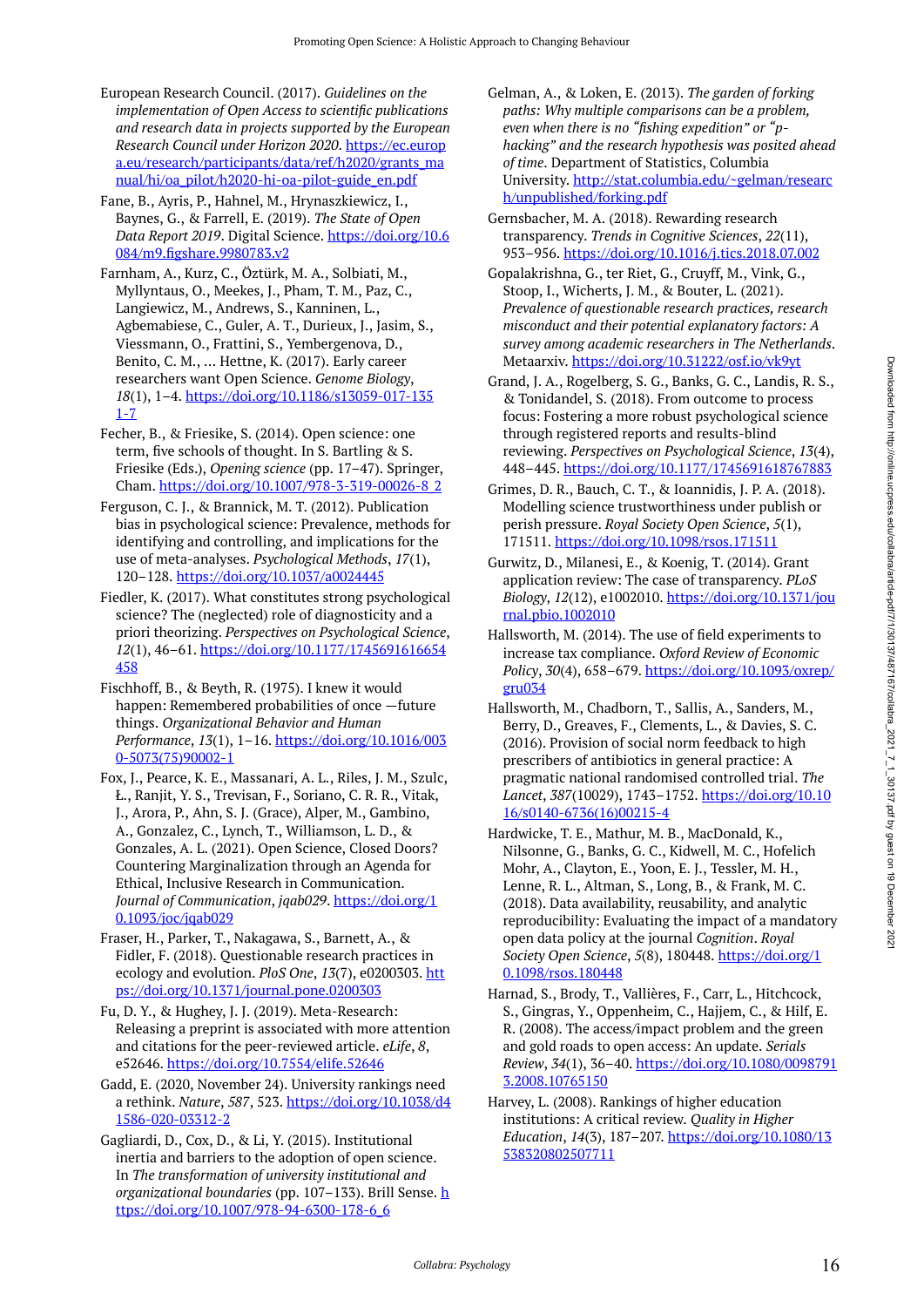- Hicks, D., Wouters, P., Waltman, L., & rafols, I. (2015, April 23). Bibliometrics: The Leiden Manifesto for research metrics. *Nature*, *520*(7548), 429–431. [http](https://doi.org/10.1038/520429a) [s://doi.org/10.1038/520429a](https://doi.org/10.1038/520429a)
- Hopp, C., & Hoover, G. A. (2019). What Crisis? Management Researchers' Experiences with and Views of Scholarly Misconduct. *Science and Engineering Ethics*, *25*, 1–40. [https://doi.org/10.1007/s](https://doi.org/10.1007/s11948-018-0079-4) [11948-018-0079-4](https://doi.org/10.1007/s11948-018-0079-4)
- Houtkoop, B. L., Chambers, C., Macleod, M., Bishop, D. V. M., Nichols, T. E., & Wagenmakers, E. J. (2018). Data sharing in psychology: A survey on barriers and preconditions. *Advances in Methods and Practices in Psychological Science*, *1*(1), 70–85. [https://doi.org/10.1](https://doi.org/10.1177/2515245917751886) [177/2515245917751886](https://doi.org/10.1177/2515245917751886)

Huang, M. H. (2012). Opening the black box of QS World University Rankings. *Research Evaluation*, *21*(1), 71–78.<https://doi.org/10.1093/reseval/rvr003>

- Hurley, P. (2021, January 14). 2021 is the year Australia's international student crisis really bites. *The Conversation*. [https://theconversation.com/2021-is-th](https://theconversation.com/2021-is-the-year-australias-international-student-crisis-really-bites-153180) [e-year-australias-international-student-crisis-really](https://theconversation.com/2021-is-the-year-australias-international-student-crisis-really-bites-153180)[bites-153180](https://theconversation.com/2021-is-the-year-australias-international-student-crisis-really-bites-153180)
- John, L. K., Loewenstein, G., & Prelec, D. (2012). Measuring the Prevalence of Questionable Research Practices With Incentives for Truth Telling. *Psychological Science*, *23*(5), 524–532. [https://doi.org/](https://doi.org/10.1177/0956797611430953) [10.1177/0956797611430953](https://doi.org/10.1177/0956797611430953)
- Johnson, E. J., & Goldstein, D. (2003). Do defaults save lives? *Science*, *302*(5649), 1338–1339. [https://doi.org/](https://doi.org/10.1126/science.1091721) [10.1126/science.1091721](https://doi.org/10.1126/science.1091721)
- Kahneman, D. (2011). *Thinking, fast and slow*. Farrar, Straus and Giroux.
- Kathawalla, U.-K., Silverstein, P., & Syed, M. (2021). Easing Into Open Science: A Guide for Graduate Students and Their Advisors. *Collabra: Psychology*, *7*(1), 18684. <https://doi.org/10.1525/collabra.18684>
- Kerr, N. L. (1998). HARKing: Hypothesizing after the results are known. *Personality and Social Psychology Review*, *2*(3), 196–217. [https://doi.org/10.1207/s15327](https://doi.org/10.1207/s15327957pspr0203_4) [957pspr0203\\_4](https://doi.org/10.1207/s15327957pspr0203_4)
- Kidwell, M. C., Lazarević, L. B., Baranski, E., Hardwicke, T. E., Piechowski, S., Falkenberg, L.-S., Kennett, C., Slowik, A., Sonnleitner, C., Hess-Holden, C., Errington, T. M., Fiedler, S., & Nosek, B. A. (2016). Badges to acknowledge open practices: A simple, lowcost, effective method for increasing transparency. *PLoS Biology*, *14*(5), e1002456. [https://doi.org/10.137](https://doi.org/10.1371/journal.pbio.1002456) [1/journal.pbio.1002456](https://doi.org/10.1371/journal.pbio.1002456)
- Klayman, J. (1995). Varieties of confirmation bias. *Psychology of Learning and Motivation*, *32*, 385–418. [ht](https://doi.org/10.1016/s0079-7421(08)60315-1) [tps://doi.org/10.1016/s0079-7421\(08\)60315-1](https://doi.org/10.1016/s0079-7421(08)60315-1)
- Klein, O., Hardwicke, T. E., Aust, F., Breuer, J., Danielsson, H., Mohr, A. H., IJzerman, H., Nilsonne, G., Vanpaemel, W., Frank, M. C., & Vazire, S. (2018). A practical guide for transparency in psychological science. *Collabra: Psychology*, *4*(1). [https://doi.org/1](https://doi.org/10.1525/collabra.158) [0.1525/collabra.158](https://doi.org/10.1525/collabra.158)
- Kowalczyk, O., Lautarescu, A., Blok, E., Dall'Aglio, L., & Westwood, S. J. (2020). *What senior academics can do to support reproducible and open research: A short, three-step guide*. PsyArXiv. [https://doi.org/10.31234/o](https://doi.org/10.31234/osf.io/jyfr7) [sf.io/jyfr7](https://doi.org/10.31234/osf.io/jyfr7)
- Liu, M., Choy, V., Clarke, P., Barnett, A., Blakely, T., & Pomeroy, L. (2020). The acceptability of using a lottery to allocate research funding: A survey of applicants. *Research Integrity and Peer Review*, *5*(1), 1–7.<https://doi.org/10.1186/s41073-019-0089-z>

Martin, B. R. (2011). The research excellence framework and the 'impact agenda': Are we creating a Frankenstein monster? *Research Evaluation*, *20*(3), 247–254. [https://doi.org/10.3152/095820211x1311858](https://doi.org/10.3152/095820211x13118583635693) [3635693](https://doi.org/10.3152/095820211x13118583635693) 

- Maslove, D. M. (2018). Medical preprints—a debate worth having. *JAMA*, *319*(5), 443–444. [https://doi.org/](https://doi.org/10.1001/jama.2017.17566) [10.1001/jama.2017.17566](https://doi.org/10.1001/jama.2017.17566)
- Masuzzo, P. (2019, October 25). *From Open Science to Inclusive Science* [Webinar]. Zenodo. [https://zenodo.or](https://zenodo.org/record/3518951) [g/record/3518951](https://zenodo.org/record/3518951)
- McKiernan, E. C., Bourne, P. E., Brown, C. T., Buck, S., Kenall, A., Lin, J., McDougall, D., Nosek, B. A., Ram, K., Soderberg, C. K., Spies, J. R., Thaney, K., Updegrove, A., Woo, K. H., & Yarkoni, T. (2016). Point of view: How open science helps researchers succeed. *Elife*, *5*, e16800.<https://doi.org/10.7554/elife.16800>
- Moher, D., Bouter, L., Kleinert, S., Glasziou, P., Sham, M. H., Barbour, V., Coriat, A.-M., Foeger, N., & Dirnagl, U. (2020). The Hong Kong Principles for assessing researchers: Fostering research integrity. *PLOS Biology*, *18*(7), e3000737. [https://doi.org/10.1371/jour](https://doi.org/10.1371/journal.pbio.3000737) [nal.pbio.3000737](https://doi.org/10.1371/journal.pbio.3000737)
- Morey, R. D., Chambers, C. D., Etchells, P. J., Harris, C. R., Hoekstra, R., Lakens, D., Lewandowsky, S., Morey, C. C., Newman, D. P., Schönbrodt, F. D., Vanpaemel, W., Wagenmakers, E.-J., & Zwaan, R. A. (2016). The Peer Reviewers' Openness Initiative: Incentivizing open research practices through peer review. *Royal Society Open Science*, *3*(1), 150547. [https://doi.org/1](https://doi.org/10.1098/rsos.150547) [0.1098/rsos.150547](https://doi.org/10.1098/rsos.150547)
- Munafò, M. R. (2019, December 10). Raising research quality will require collective action. *Nature*, *576*, 183. <https://doi.org/10.1038/d41586-019-03750-7>
- Munafò, M. R., Nosek, B. A., Bishop, D. V. M., Button, K. S., Chambers, C. D., Percie du Sert, N., Simonsohn, U., Wagenmakers, E.-J., Ware, J. J., & Ioannidis, J. P. A. (2017). A manifesto for reproducible science. *Nature Human Behaviour*, *1*(1), 1–9. [https://doi.org/1](https://doi.org/10.1038/s41562-016-0021) [0.1038/s41562-016-0021](https://doi.org/10.1038/s41562-016-0021)
- Narock, T., & Goldstein, E. B. (2019). Quantifying the growth of preprint services hosted by the Center for Open Science. *Publications*, *7*(2), 44. [https://doi.org/1](https://doi.org/10.3390/publications7020044) [0.3390/publications7020044](https://doi.org/10.3390/publications7020044)
- Nietzel, P. (2021, May 5). The trend continues: More Universities to freeze tuition. *Forbes*. [https://forbes.co](https://forbes.com/sites/michaeltnietzel/2021/05/05/the-trend-continues-more-universities-decide-to-freeze-tuition/?sh=76e90e0e3c76) [m/sites/michaeltnietzel/2021/05/05/the-trend-contin](https://forbes.com/sites/michaeltnietzel/2021/05/05/the-trend-continues-more-universities-decide-to-freeze-tuition/?sh=76e90e0e3c76) [ues-more-universities-decide-to-freeze-tuition/?s](https://forbes.com/sites/michaeltnietzel/2021/05/05/the-trend-continues-more-universities-decide-to-freeze-tuition/?sh=76e90e0e3c76) [h=76e90e0e3c76](https://forbes.com/sites/michaeltnietzel/2021/05/05/the-trend-continues-more-universities-decide-to-freeze-tuition/?sh=76e90e0e3c76)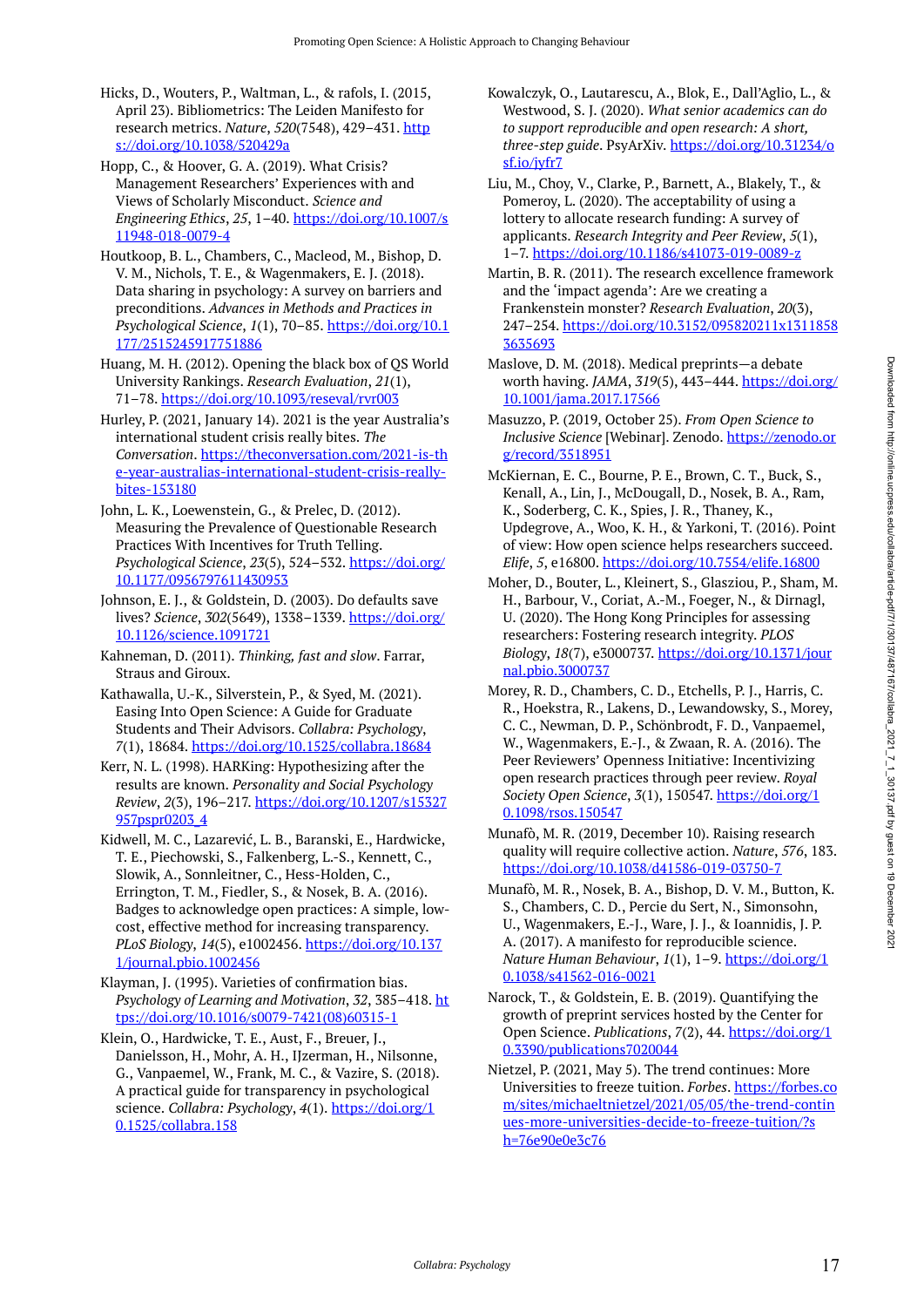Nolan, J. M., Schultz, P. W., Cialdini, R. B., Goldstein, N. J., & Griskevicius, V. (2008). Normative social influence is underdetected. *Personality and Social Psychology Bulletin*, *34*(7), 913–923. [https://doi.org/1](https://doi.org/10.1177/0146167208316691) [0.1177/0146167208316691](https://doi.org/10.1177/0146167208316691) 

Norris, E., & O'Connor, D. B. (2019). Science as behaviour: Using a behaviour change approach to increase uptake of open science. *Psychology & Health*, *34*(12), 1397–1406. [https://doi.org/10.1080/0887044](https://doi.org/10.1080/08870446.2019.1679373) [6.2019.1679373](https://doi.org/10.1080/08870446.2019.1679373)

Nosek, B. A. (2019, June 11). *Strategy for culture change*. Center for Open Science. [https://www.cos.io/blog/stra](https://www.cos.io/blog/strategy-for-culture-change) [tegy-for-culture-change](https://www.cos.io/blog/strategy-for-culture-change)

Nosek, B. A., Alter, G., Banks, G. C., Borsboom, D., Bowman, S. D., Breckler, S. J., Buck, S., Chambers, C. D., Chin, G., Christensen, G., Contestabile, M., Dafoe, A., Eich, E., Freese, J., Glennerster, R., Goroff, D., Green, D. P., Hesse, B., Humphreys, M., … Yarkoni, T. (2015). Promoting an open research culture. *Science*, *348*(6242), 1422–1425. [https://doi.org/10.1126/scienc](https://doi.org/10.1126/science.aab2374) [e.aab2374](https://doi.org/10.1126/science.aab2374) 

Nosek, B. A., Ebersole, C. R., DeHaven, A. C., & Mellor, D. T. (2018). The preregistration revolution. *Proceedings of the National Academy of Sciences*, *115*(11), 2600–2606. [https://doi.org/10.1073/pnas.170](https://doi.org/10.1073/pnas.1708274114) [8274114](https://doi.org/10.1073/pnas.1708274114)

Nosek, B. A., & Lakens, D. (2014). Registered reports: A method to increase the credibility of published results. *Social Psychology*, *45*(3), 137–141. [https://do](https://doi.org/10.1027/1864-9335/a000192) [i.org/10.1027/1864-9335/a000192](https://doi.org/10.1027/1864-9335/a000192)

Nosek, B. A., & Lindsay, S. (2018, February 28). *Preregistration becoming the norm in psychological science*. Association for Psychological Science. [http](https://www.psychologicalscience.org/observer/preregistration-becoming-the-norm-in-psychological-science) [s://www.psychologicalscience.org/observer/preregistr](https://www.psychologicalscience.org/observer/preregistration-becoming-the-norm-in-psychological-science) [ation-becoming-the-norm-in-psychological-science](https://www.psychologicalscience.org/observer/preregistration-becoming-the-norm-in-psychological-science) 

Nosek, B. A., Spies, J. R., & Motyl, M. (2012). Scientific utopia: II. Restructuring incentives and practices to promote truth over publishability. *Perspectives on Psychological Science*, *7*(6), 615–631. [https://doi.org/1](https://doi.org/10.1177/1745691612459058) [0.1177/1745691612459058](https://doi.org/10.1177/1745691612459058) 

Nuzzo, R. (2015). How scientists fool themselves – and how they can stop. *Nature*, *526*, 182–185. [https://do](https://doi.org/10.1038/526182a) [i.org/10.1038/526182a](https://doi.org/10.1038/526182a) 

Oakden-Rayner, L., Beam, A. L., & Palmer, L. J. (2018). Medical journals should embrace preprints to address the reproducibility crisis. *International Journal of Epidemiology*, *47*(5). [https://doi.org/10.1093/ije/dyy10](https://doi.org/10.1093/ije/dyy105) [5](https://doi.org/10.1093/ije/dyy105)

Open Science Collaboration. (2015). Estimating the reproducibility of psychological science. *Science*, *349*(6251). <https://doi.org/10.1126/science.aac4716>

Orben, A. (2019, September 24). A journal club to fix science. *Nature*, *573*(7775), 465. [https://doi.org/10.10](https://doi.org/10.1038/d41586-019-02842-8) [38/d41586-019-02842-8](https://doi.org/10.1038/d41586-019-02842-8) 

Pagliaro, M. (2021). Purposeful evaluation of scholarship in the open science era. *Challenges*, *12*(1), 6.<https://doi.org/10.3390/challe12010006>

Piwowar, H. A., & Vision, T. J. (2013). Data reuse and the open data citation advantage. *PeerJ*, *1*, e175. [http](https://doi.org/10.7717/peerj.175) [s://doi.org/10.7717/peerj.175](https://doi.org/10.7717/peerj.175) 

Pownall, M., Talbot, C. V., Henschel, A., Lautarescu, A., Lloyd, K. E., Hartmann, H., Darda, K. M., Tang, K. T. Y., Carmichael-Murphy, P., & Siegel, J. A. (2021). Navigating Open Science as Early Career Feminist Researchers. *Psychology of Women Quarterly*, *45*(4), 526–539. [https://doi.org/10.1177/0361684321102925](https://doi.org/10.1177/03616843211029255) [5](https://doi.org/10.1177/03616843211029255) 

Prinz, F., Schlange, T., & Asadullah, K. (2011). Believe it or not: How much can we rely on published data on potential drug targets? *Nature Reviews Drug Discovery*, *10*(9), 712–712.<https://doi.org/10.1038/nrd3439-c1>

Quan, W., Chen, B., & Shu, F. (2017). Publish or impoverish: An investigation of the monetary reward system of science in China (1999-2016). *Aslib Journal of Information Management*, *69*(5), 486–502. [https://d](https://doi.org/10.1108/ajim-01-2017-0014) [oi.org/10.1108/ajim-01-2017-0014](https://doi.org/10.1108/ajim-01-2017-0014) 

Rice, D. B., Raffoul, H., Ioannidis, J. P. A., & Moher, D. (2020). Academic criteria for promotion and tenure in biomedical sciences faculties: Cross sectional analysis of international sample of universities. *BMJ*, *369*, m2081. <https://doi.org/10.1136/bmj.m2081>

Roese, N. J., & Vohs, K. D. (2012). Hindsight bias. *Perspectives on Psychological Science*, *7*(5), 411–426. [ht](https://doi.org/10.1177/1745691612454303) [tps://doi.org/10.1177/1745691612454303](https://doi.org/10.1177/1745691612454303)

Rosenthal, R. (1979). The file drawer problem and tolerance for null results. *Psychological Bulletin*, *86*(3), 638–641.<https://doi.org/10.1037/0033-2909.86.3.638>

Ross-Hellauer, T. (2017). What is open peer review? A systematic review. *F1000Research*, 6, 588. [https://do](https://doi.org/10.12688/f1000research.11369.2) [i.org/10.12688/f1000research.11369.2](https://doi.org/10.12688/f1000research.11369.2) 

Saderi, D., & Greaves, S. (2021, July 7). Using preprint reviews to drive journal peer review. ASAPbio. [http](https://asapbio.org/using-preprint-reviews-to-drive-journal-peer-review) [s://asapbio.org/using-preprint-reviews-to-drive-jour](https://asapbio.org/using-preprint-reviews-to-drive-journal-peer-review) [nal-peer-review](https://asapbio.org/using-preprint-reviews-to-drive-journal-peer-review) 

Sarabipour, S., Debat, H. J., Emmott, E., Burgess, S. J., Schwessinger, B., & Hensel, Z. (2019). On the value of preprints: An early career researcher perspective. *PLoS Biology*, *17*(2), e3000151. [https://doi.org/10.137](https://doi.org/10.1371/journal.pbio.3000151) [1/journal.pbio.3000151](https://doi.org/10.1371/journal.pbio.3000151)

Sarafoglou, A., Hoogeveen, S., Matzke, D., & Wagenmakers, E.-J. (2019). Teaching Good Research Practices: Protocol of a Research Master Course. *Psychology Learning & Teaching*, *19*(1), 46–59. [http](https://doi.org/10.1177/1475725719858807) [s://doi.org/10.1177/1475725719858807](https://doi.org/10.1177/1475725719858807) 

Schäfer, T., & Schwarz, M. A. (2019). The meaningfulness of effect sizes in psychological research: Differences between sub-disciplines and the impact of potential biases. *Frontiers in Psychology*, *10*, 813.<https://doi.org/10.3389/fpsyg.2019.00813>

Scheel, A. M., Schijen, M. R. M., & Lakens, D. (2021). An excess of positive results: Comparing the standard Psychology literature with Registered Reports. *Advances in Methods and Practices in Psychological Science*, *4*(2). [https://doi.org/10.1177/2515245921100](https://doi.org/10.1177/25152459211007467) [7467](https://doi.org/10.1177/25152459211007467)

Schimanski, L. A., & Alperin, J. P. (2018). The evaluation of scholarship in academic promotion and tenure processes: Past, present, and future. *F1000Research*, *7*, 1605. [https://doi.org/10.12688/f1000research.1649](https://doi.org/10.12688/f1000research.16493.1) [3.1](https://doi.org/10.12688/f1000research.16493.1)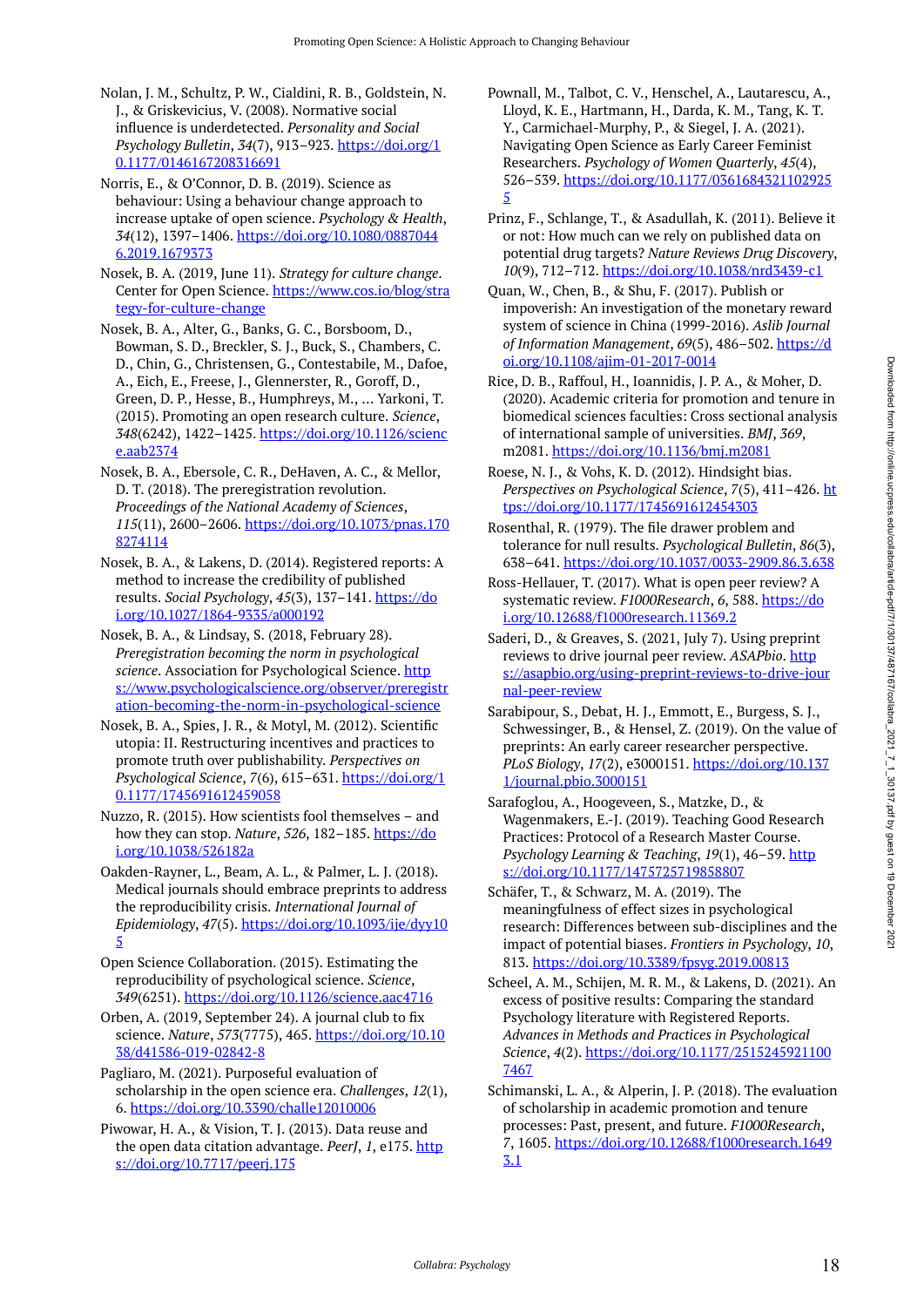Schmitt, J. (Producer, Director). (2018). *Paywall: The Business of scholarship* [Film]. [https://paywallthemovi](https://paywallthemovie.com/) [e.com](https://paywallthemovie.com/)

Schönbrodt, F. (2019). Training students for the open science future. *Nature Human Behaviour*, *3*(10), 1031–1031. [https://doi.org/10.1038/s41562-019-072](https://doi.org/10.1038/s41562-019-0726-z) [6-z](https://doi.org/10.1038/s41562-019-0726-z)

Searston, R. A., Thompson, M. B., Robson, S. G., Corbett, B. J., Ribeiro, G., Edmond, G., & Tangen, J. M. (2019). Truth and transparency in expertise research. *Journal of Expertise*, *2*(4), 199–209. [https://d](https://doi.org/10.31234/osf.io/bn85g) [oi.org/10.31234/osf.io/bn85g](https://doi.org/10.31234/osf.io/bn85g) 

Serghiou, S., & Ioannidis, J. P. (2018). Altmetric scores, citations, and publication of studies posted as preprints. *JAMA*, *319*(4), 402–404. [https://doi.org/1](https://doi.org/10.1001/jama.2017.21168) [0.1001/jama.2017.21168](https://doi.org/10.1001/jama.2017.21168) 

Simmons, J. P., Nelson, L. D., & Simonsohn, U. (2011). False-positive psychology: Undisclosed flexibility in data collection and analysis allows presenting anything as significant. *Psychological Science*, *22*(11), 1359–1366. [https://doi.org/10.1177/09567976114176](https://doi.org/10.1177/0956797611417632) [32](https://doi.org/10.1177/0956797611417632)

Smaldino, P. E., & McElreath, R. (2016). The natural selection of bad science. *Royal Society Open Science*, *3*(9), 160384.<https://doi.org/10.1098/rsos.160384>

Soderberg, C. K. (2018). Using OSF to Share Data: A Step-by-Step Guide. *Advances in Methods and Practices in Psychological Science*, *1*(1), 115–120. [http](https://doi.org/10.1177/2515245918757689) [s://doi.org/10.1177/2515245918757689](https://doi.org/10.1177/2515245918757689)

Soderberg, C. K., Errington, T. M., Schiavone, S. R., Bottesini, J., Thorn, F. S., Vazire, S., Esterling, K. M., & Nosek, B. A. (2021). Initial evidence of research quality of registered reports compared with the standard publishing model. *Nature Human Behaviour*, *5*(8), 990–997. [https://doi.org/10.1038/s41562-021-01](https://doi.org/10.1038/s41562-021-01142-4) [142-4](https://doi.org/10.1038/s41562-021-01142-4) 

Spellman, B. A., Gilbert, E. A., & Corker, K. S. (2018). Open science. In J. T. Wixted & E.-J. Wagenmakers (Eds.), *Stevens' handbook of experimental psychology and cognitive neuroscience, Volume 5: Methodology* (4th ed., pp. 729–776). John Wiley. [https://doi.org/10.100](https://doi.org/10.1002/9781119170174.epcn519) [2/9781119170174.epcn519](https://doi.org/10.1002/9781119170174.epcn519) 

Szollosi, A., Kellen, D., Navarro, D. J., Shiffrin, R., van Rooij, I., Van Zandt, T., & Donkin, C. (2020). Is Preregistration Worthwhile? *Trends in Cognitive Sciences*, *24*(2), 94–95. [https://doi.org/10.1016/j.tics.2](https://doi.org/10.1016/j.tics.2019.11.009) [019.11.009](https://doi.org/10.1016/j.tics.2019.11.009) 

Toribio-Flórez, D., Anneser, L., deOliveira-Lopes, F. N., Pallandt, M., Tunn, I., & Windel, H. (2021). Where do early career researchers stand on open science practices? A survey within the Max Planck Society. *Frontiers in Research Metrics and Analytics*, *5*, 17. [http](https://doi.org/10.3389/frma.2020.586992) [s://doi.org/10.3389/frma.2020.586992](https://doi.org/10.3389/frma.2020.586992)

- Tversky, A., & Kahneman, D. (1974). Judgment under uncertainty: Heuristics and biases. *Science*, *185*(4157), 1124–1131. [https://doi.org/10.1126/science.185.415](https://doi.org/10.1126/science.185.4157.1124) [7.1124](https://doi.org/10.1126/science.185.4157.1124)
- Tzanova, S. (2020). Changes in academic libraries in the era of Open Science. *Education for Information*, *36*(3), 281–299.<https://doi.org/10.3233/EFI-190259>
- UK Behavioural Insights Team. (2014). *EAST: Four simple ways to apply behavioural insights*. [https://ww](https://www.bi.team/publications/east-four-simple-ways-to-apply-behavioural-insights/) [w.bi.team/publications/east-four-simple-ways-to-app](https://www.bi.team/publications/east-four-simple-ways-to-apply-behavioural-insights/) [ly-behavioural-insights/](https://www.bi.team/publications/east-four-simple-ways-to-apply-behavioural-insights/)
- van 't Veer, A. E., & Giner-Sorolla, R. (2016). *Pre-Registration in Social Psychology—a Discussion and Suggested Template*. PsyArXiv. [https://doi.org/10.3123](https://doi.org/10.31234/osf.io/4frms) [4/osf.io/4frms](https://doi.org/10.31234/osf.io/4frms)
- Vazire, S. (2018). Implications of the credibility revolution for productivity, creativity, and progress. *Perspectives on Psychological Science*, *13*(4), 411–417. [h](https://doi.org/10.1177/1745691617751884) [ttps://doi.org/10.1177/1745691617751884](https://doi.org/10.1177/1745691617751884)
- Velterop, J. (2016, October 20). *Is the reproducibility crisis exacerbated by pre-publication peer review?* . SciELO in Perspective. [https://blog.scielo.org/en/201](https://blog.scielo.org/en/2016/10/20/is-the-reproducibility-crisis-exacerbated-by-pre-publication-peer-review) [6/10/20/is-the-reproducibility-crisis-exacerbated-by](https://blog.scielo.org/en/2016/10/20/is-the-reproducibility-crisis-exacerbated-by-pre-publication-peer-review)[pre-publication-peer-review](https://blog.scielo.org/en/2016/10/20/is-the-reproducibility-crisis-exacerbated-by-pre-publication-peer-review)
- Verma, I. M. (2017). Preprint servers facilitate scientific discourse. *Proceedings of the National Academy of Sciences*, *114*(48), 12630. [https://doi.org/10.1073/pna](https://doi.org/10.1073/pnas.1716857114) [s.1716857114](https://doi.org/10.1073/pnas.1716857114)
- Wagenmakers, E. J., Wetzels, R., Borsboom, D., van der Maas, H. L. J., & Kievit, R. A. (2012). An agenda for purely confirmatory research. *Perspectives on Psychological Science*, *7*(6), 632–638. [https://doi.org/1](https://doi.org/10.1177/1745691612463078) [0.1177/1745691612463078](https://doi.org/10.1177/1745691612463078)
- Wicherts, J. M., Veldkamp, C. L. S., Augusteijn, H. E. M., Bakker, M., Van Aert, R. C. M., & Van Assen, M. A. L. M. (2016). Degrees of freedom in planning, running, analyzing, and reporting psychological studies: A checklist to avoid p-hacking. *Frontiers in Psychology*, *7*, 1832. <https://doi.org/10.3389/fpsyg.2016.01832>
- Wilkinson, M. D., Dumontier, M., Aalbersberg, Ij. J., Appleton, G., Axton, M., Baak, A., Blomberg, N., Boiten, J.-W., da Silva Santos, L. B., Bourne, P. E., Bouwman, J., Brookes, A. J., Clark, T., Crosas, M., Dillo, I., Dumon, O., Edmunds, S., Evelo, C. T., Finkers, R., … Mons, B. (2016). The FAIR Guiding Principles for scientific data management and stewardship. *Scientific Data*, *3*(1), 1–9. [https://doi.org/](https://doi.org/10.1038/sdata.2016.18) [10.1038/sdata.2016.18](https://doi.org/10.1038/sdata.2016.18)
- Zwaan, R. A., Etz, A., Lucas, R. E., & Donnellan, M. B. (2018). Making replication mainstream. *Behavioral and Brain Sciences*, *41*. [https://doi.org/10.1017/s01405](https://doi.org/10.1017/s0140525x17001972) [25x17001972](https://doi.org/10.1017/s0140525x17001972)